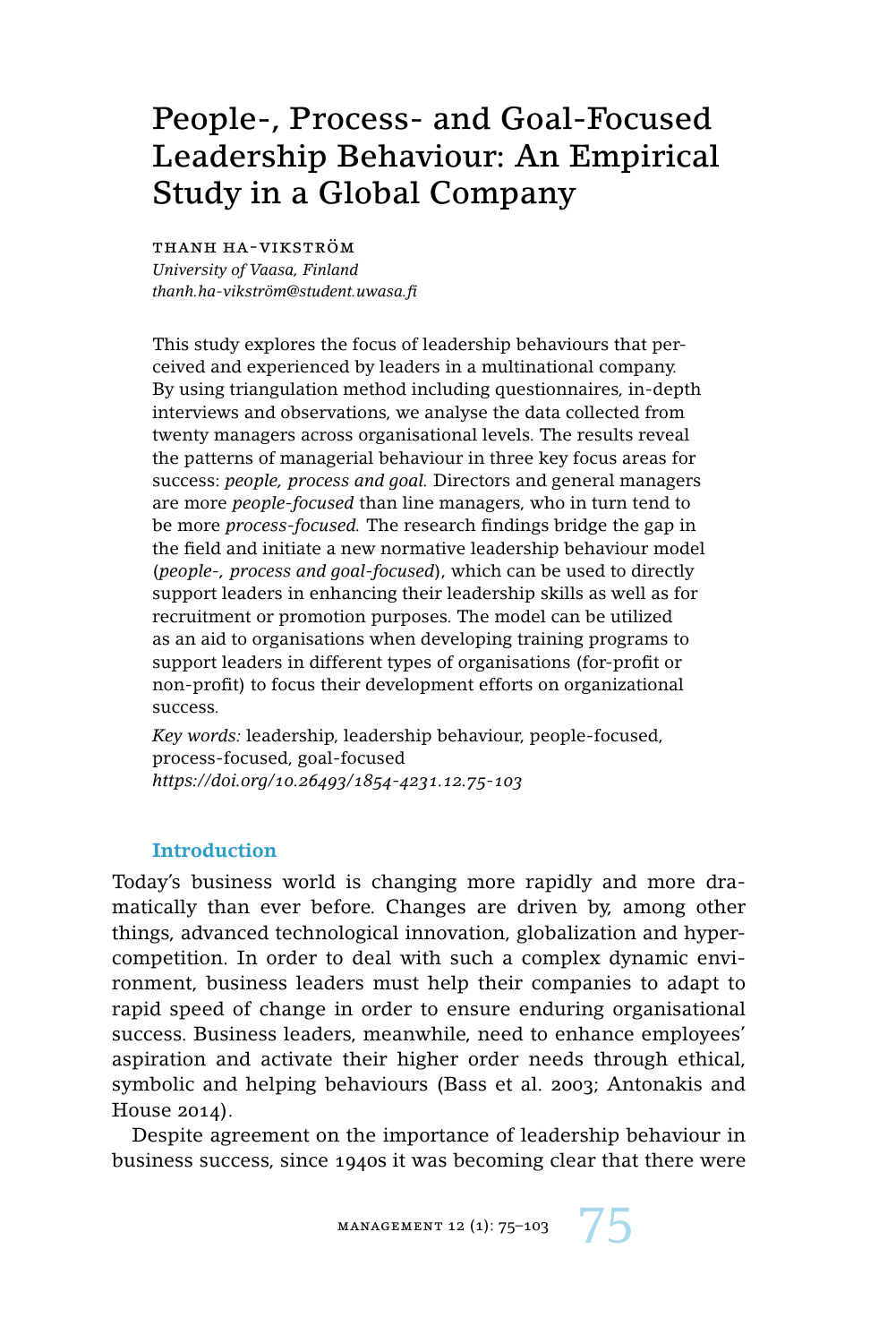two separate but related paths for thinking about leadership behaviours orientations. One path, the relationship/people-oriented behaviour (Fleishman 1957; Bass 1967; Fiedler and House 1988; Johannsen 2012); the second path, the task- or goal-oriented leadership behaviour (Fleishman 1953a; 1953b; Halpin 1954; Stogdill 1963; House 1971; Bass 1990; Griffin and Ebert 2010; Anzalone 2012); and the third path, non-relations-oriented and non-task-oriented, which is called laissez-faire or inactive leadership behaviours (Bass and Avolio 1995; 1997). Unrelated to these paths, De Jong and Den Hartog (2007) proposed that there are 13 relevant leadership behaviours including innovative role-modelling, stimulating knowledge diffusion, providing vision, providing resources, organizing feedback, monitoring, and consulting etc. (see table 1).

The key problem is that many various titles have been used to categorize the task-oriented leadership behaviours. For example, taskorientation can be referred to goal achieving (Cartwright and Zander 1960) or goal emphasizing (Bowers and Seashore 1966) or initiating structure (Hemphill 1950). Actually, some of them are similar and some of them are dissimilar. Furthermore, in terms of processoriented behaviours, even Harrington (2011) explains that if people are the heart of the organization, then processes represent the brain. This important path (business process-oriented leadership behaviour) as well as the combination of three paths: people, process and goal at the same time remains unexplored.

Based on above shortcoming, the aim of this study is to explore leadership behaviours as perceived or experienced by different levels of leaders/managers in a company, especially in three key focus areas: people, process, and goal. By relating directly to the real, practical experience of people in a business organization, we pursue to answer the following research question: how leadership behaviour is manifested across organisational levels.

As Srikumar Rao (2010), a TED Talk speaker and the author of *Happiness at Work,* has said:

We live in a world where what we (people) think of, what we invest in, is the outcome (goal). We define our life in the following way: here I am, here is where I want to go, these are the steps (process) I have to take in order to get from where I am to where I want to go, and if I succeed, life is wonderful. And if you don't succeed, still wonderful, because now you have a new starting point, and from that new starting point, you select another outcome and keep going.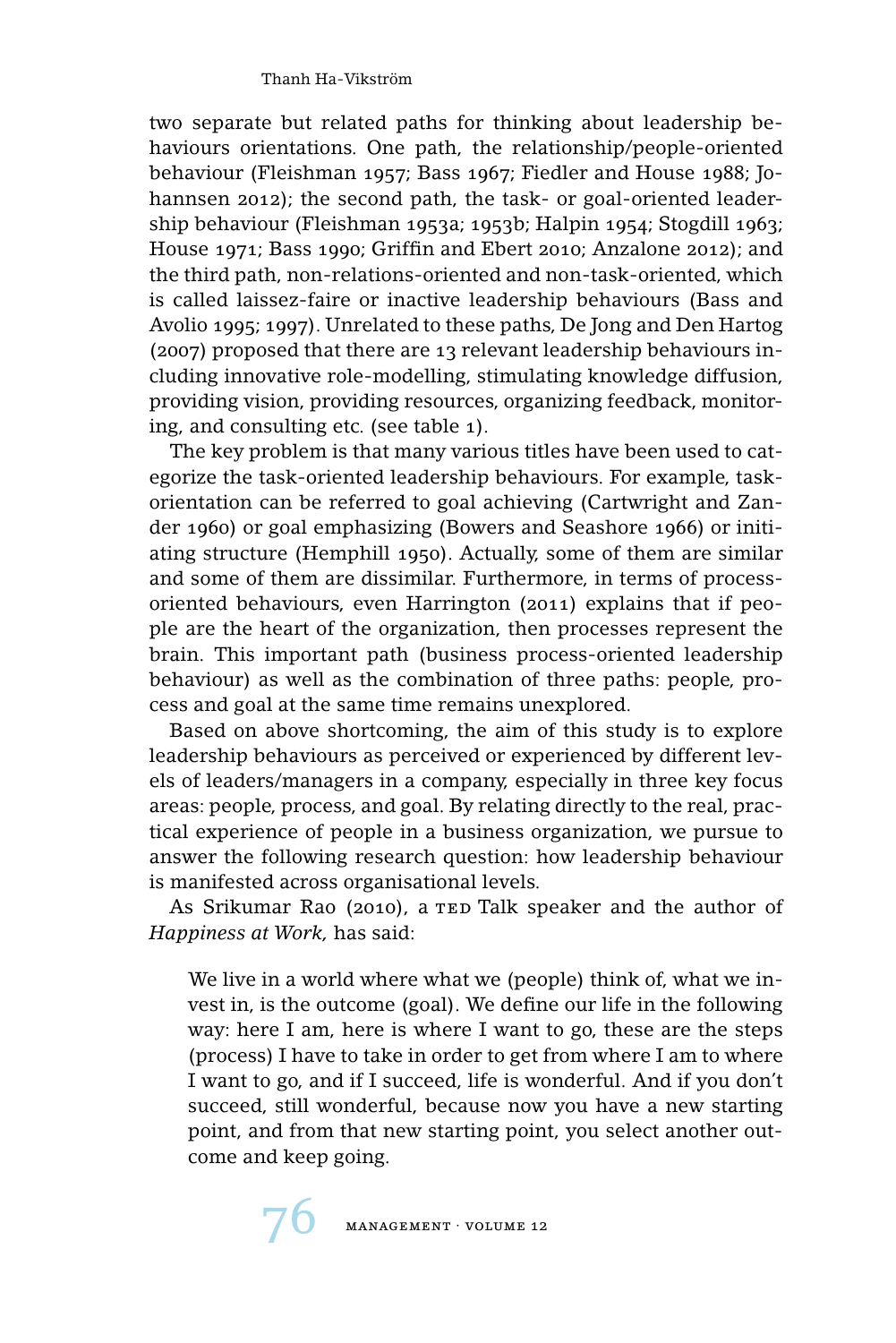

figure 1 Essential Focus Areas for Leadership Behaviour

We use triangulation method, a combination of qualitative and quantitative approaches, comprising a questionnaire, in-depth interviews and observation to examine data collected from 20 female and male managers, 90% of whom were European, across different organisational levels: namely, directors, general managers and line managers. Each of them has an engineering or information technology background within a global company in Northern Europe (at the request of the studied company, its name will not be revealed).

This paper proceeds as follows. First, we briefly explain our conceptual framework. We then describe our methodology, the way in which we collected and analysed the data, as well as the validity and reliability of the work. We next provide details of our findings and present our evaluations. Finally, we conclude with a discussion of the findings, limitations and opportunities for further research.

## **Conceptual Framework**

The conceptual framework for this research is constructed, not found. It incorporates different partial pieces that are borrowed from the leadership theories but 'the overall coherence, is something that we build, not something that exists ready-made' (Maxwell 2012). These varying theoretical perspectives are supposed to be useful and enrich our understanding of organisational phenomena (Hitt et al. 2007). Our conceptual framework are constructed from four main sources (see Maxwell 2012):

- 1. *Researcher's experiential knowledge:* after over 20 years in a global business environment, we have got used to the mindsets of 'to think out of the box.' Despite many existing theories and research about leadership behaviour, we endeavour to other ideas from outside this traditionally defined field, to incorporate different attitudes and thoughts reflecting what managers experience in their real working life.
- 2. *Existing theory and research:* table 1 presents a brief previous research on different leadership behaviours.
- 3. *Our pilot and exploratory research:* we attempt to integrate different approaches survey, in-depth interview and observation. We utilize the triangulation approach in order to get greater breadth of perspectives and a deeper understanding of the leadership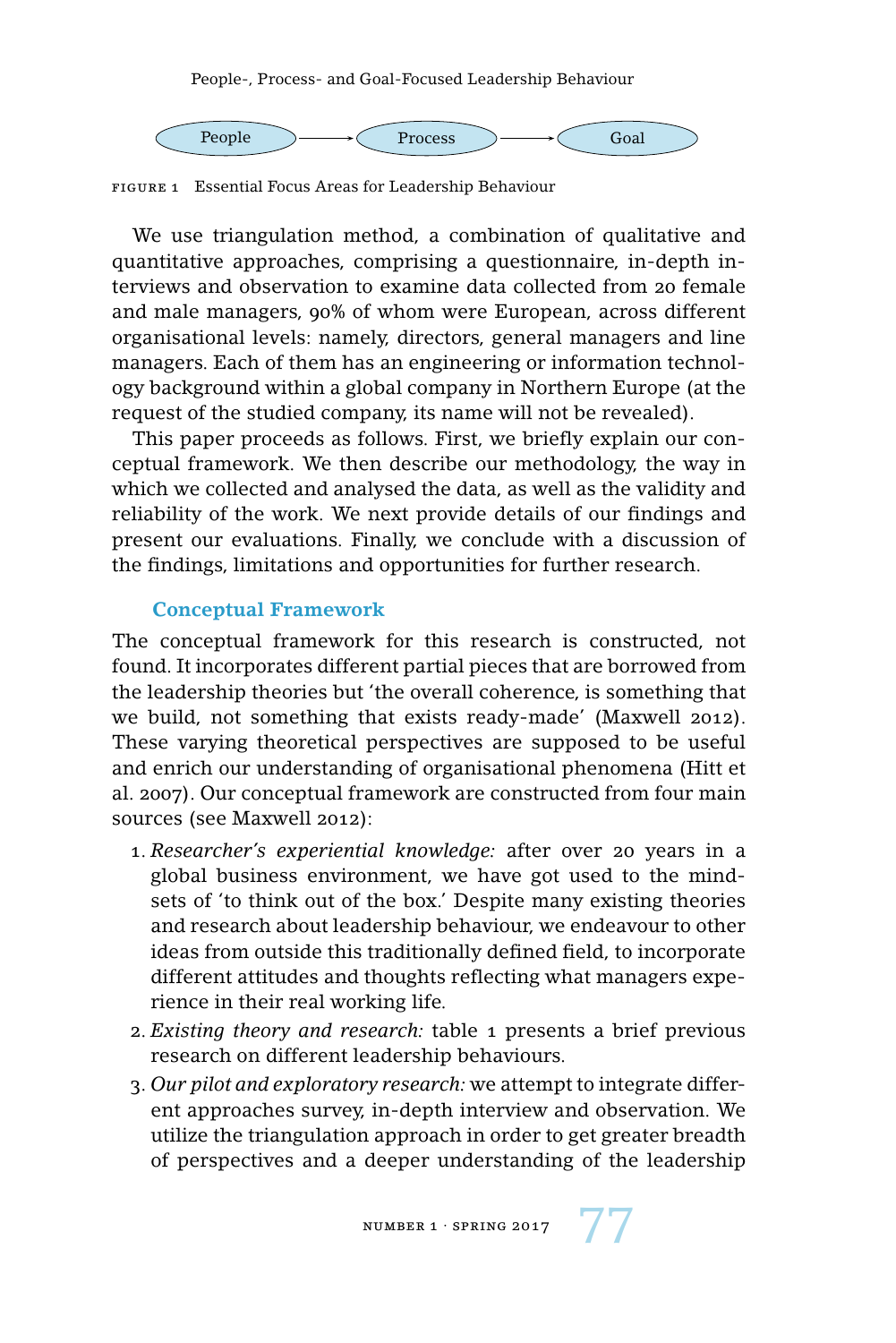| Category                 | Authors                           |                 | Focus on                                                                                                              |  |  |
|--------------------------|-----------------------------------|-----------------|-----------------------------------------------------------------------------------------------------------------------|--|--|
| Relations-<br>oriented   | Hemphill (1950)                   |                 | Consideration regarding wellbe-<br>ing and contributions of followers                                                 |  |  |
| leadership               | Fleishman (1957)                  |                 | Emphasizing employee needs                                                                                            |  |  |
| behaviours               | Blake and Mouton (1964)           |                 | Concern for people                                                                                                    |  |  |
|                          | Mann (1965)                       |                 | Human relation orientation                                                                                            |  |  |
|                          | Bowers and Seashore (1966)        |                 | Interaction facilitative and sup-<br>portive                                                                          |  |  |
|                          | Anderson (1974)                   |                 | People centred                                                                                                        |  |  |
|                          | Ouchi (1981)                      |                 | Participatory decision-making                                                                                         |  |  |
|                          | Misumi and Peterson (1985)        |                 | Building mutual trust and demo-<br>cratic                                                                             |  |  |
|                          | Bass and Avolio (1995; 1997)      |                 | Idealized influence, individual-<br>ized consideration, intellectual<br>stimulation, and inspirational<br>motivation. |  |  |
|                          | Griffin and Ebert (2010)          |                 | Prioritize the welfare of everyone<br>in a team                                                                       |  |  |
|                          | Conger $(2011)$                   |                 | Encouraging the interaction<br>within teams                                                                           |  |  |
| Task-                    | Hemphill (1950)                   |                 | Initiating structure                                                                                                  |  |  |
| oriented                 | Katz, Maccoby, and Morse (1950)   |                 | Focused on production                                                                                                 |  |  |
| leadership<br>behaviours | Fleishman (1951)                  |                 | Defining group activities                                                                                             |  |  |
|                          | Fleishman (1957)                  |                 | Production emphasizing                                                                                                |  |  |
|                          | Cartwright and Zander (1960)      |                 | Goal achieving                                                                                                        |  |  |
|                          | Blake and Mouton (1964)           |                 | Concerned with production                                                                                             |  |  |
|                          | Bowers and Seashore (1966)        |                 | Goal emphasizing                                                                                                      |  |  |
|                          | Reddin (1977) and Zaleznik (1977) |                 | Autocratic and management                                                                                             |  |  |
|                          | Indvik (1986)                     |                 | Achievement oriented                                                                                                  |  |  |
|                          | Bass and Avolio (1995; 1997)      |                 | Contingent reward,                                                                                                    |  |  |
|                          | Bass (2000)                       |                 | management-by-exception                                                                                               |  |  |
|                          | Bass and Bass (2008)              |                 | (active), and management-by-                                                                                          |  |  |
|                          | Conger (2011)                     |                 | exception (passive)                                                                                                   |  |  |
| Non relations-oriented   |                                   | Bass and Avolio | Laissez-faire, avoid making deci-                                                                                     |  |  |
| and non-task-oriented    | (1995; 1997)                      |                 | sions                                                                                                                 |  |  |

table 1 Previous Research on Leadership Behaviours

*Continued on the next page*

behaviour phenomenon, not leadership in general (Mingers 2001; Venkatesh, Brown, and Bala 2013). Through multiple investigation lines, we are more confident in our research data and enhance the creative potential of the study; consequently, we are able to provide a clearer understanding of the problem and easily to reveal unique findings (Thurmond 2001).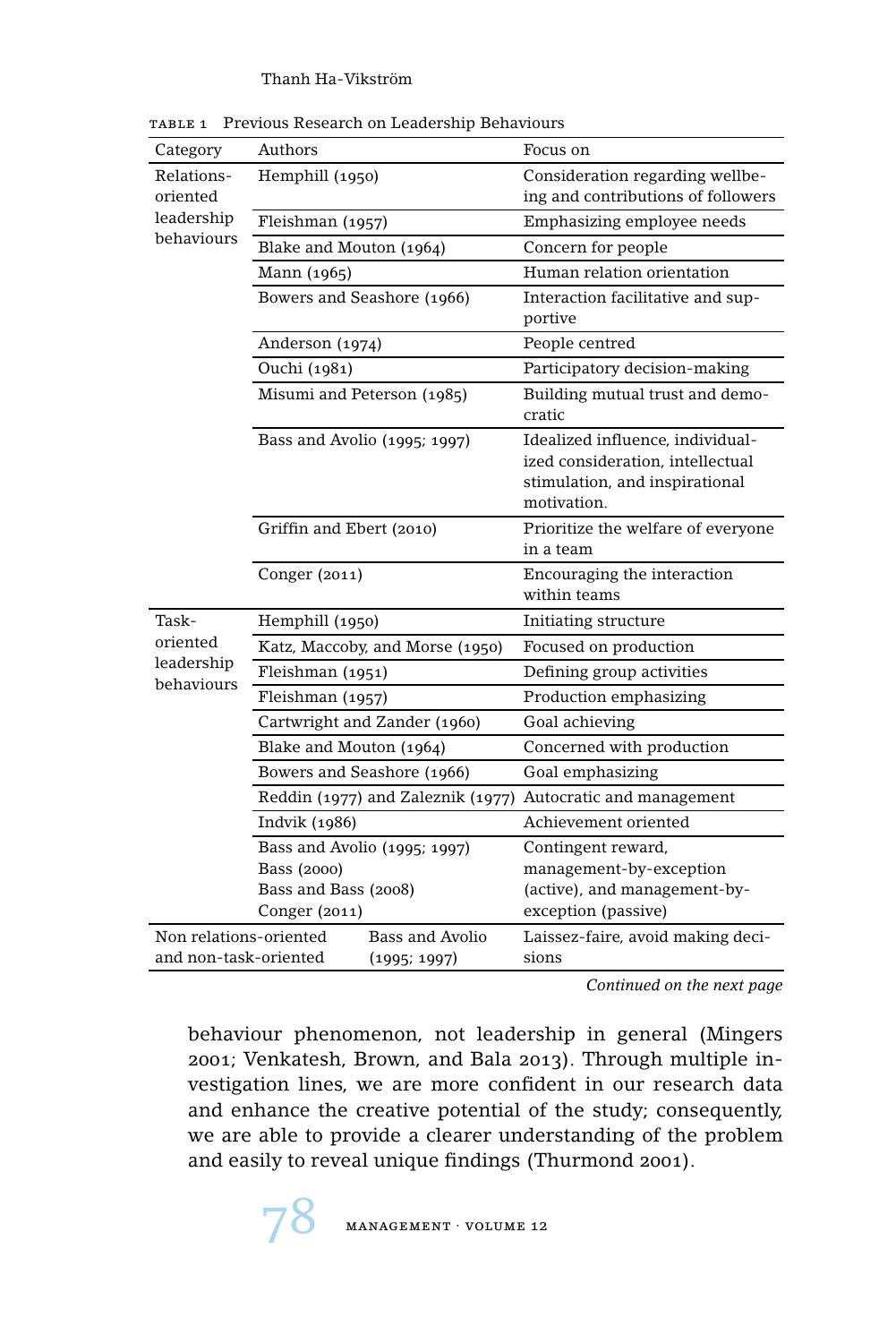| Category                                            | Authors                          | Focus on                                                                                                                                                                                                                                                                       |
|-----------------------------------------------------|----------------------------------|--------------------------------------------------------------------------------------------------------------------------------------------------------------------------------------------------------------------------------------------------------------------------------|
| 13 relevant<br>leadership<br>behaviours<br>findings | De Jong and Den<br>Hartog (2007) | Innovative role-modelling, support for innova-<br>tion, intellectual stimulation, stimulating knowl-<br>edge diffusion, providing vision, providing re-<br>sources, organizing feedback, consulting, del-<br>egating, monitoring, recognition, rewards and<br>task assignment. |

table 1 *Continued from the previous page*

4. *Our thought experiments:* the purpose of our thought experiments is to describe reality, the present business environment. The most essential objectives that could define business success should be *people* and *goal.* However, how could the people reach the goal, in which way? The answer is we have to act and achieve it in a good procedure or *process.*

While management and leadership are distinct concepts or views, in this study, leadership and management are roles that are not mutually exclusive because our informants fulfilled these roles. We use 'managers' and 'leaders' interchangeable in referring to the informants (see De Jong and Den Hartog, 2007).

# **Research Methodology**

This paper adopts the mixed methods approach, which combines qualitative and quantitative methods, involving the use a questionnaire, followed by in-depth interviews, in order to examine the behaviours of 20 managers from three management levels (directors, general managers and line managers) within a global company. The purpose in applying this method is to integrate all the collected information into a cohesive whole, as well as increase confidence in the research data, reveal unique findings, integrate theories and provide a clearer understanding of the problem (Jackson and Parry 2011; Venkatesh, Brown, and Bala 2013). Figure 2 describes our research design.

The weak and semi-strong market test (Jensen 1978; Forss 2013) was conducted in the form of a short interview with a director, a general manager and a line manager to confirm the inter-correlations of the findings.

## **QUESTIONNAIRE**

The questionnaire used in this study was designed as a web survey. The survey introduction briefed the respondent about the purpose of the study and provided a confidentiality statement. The invitation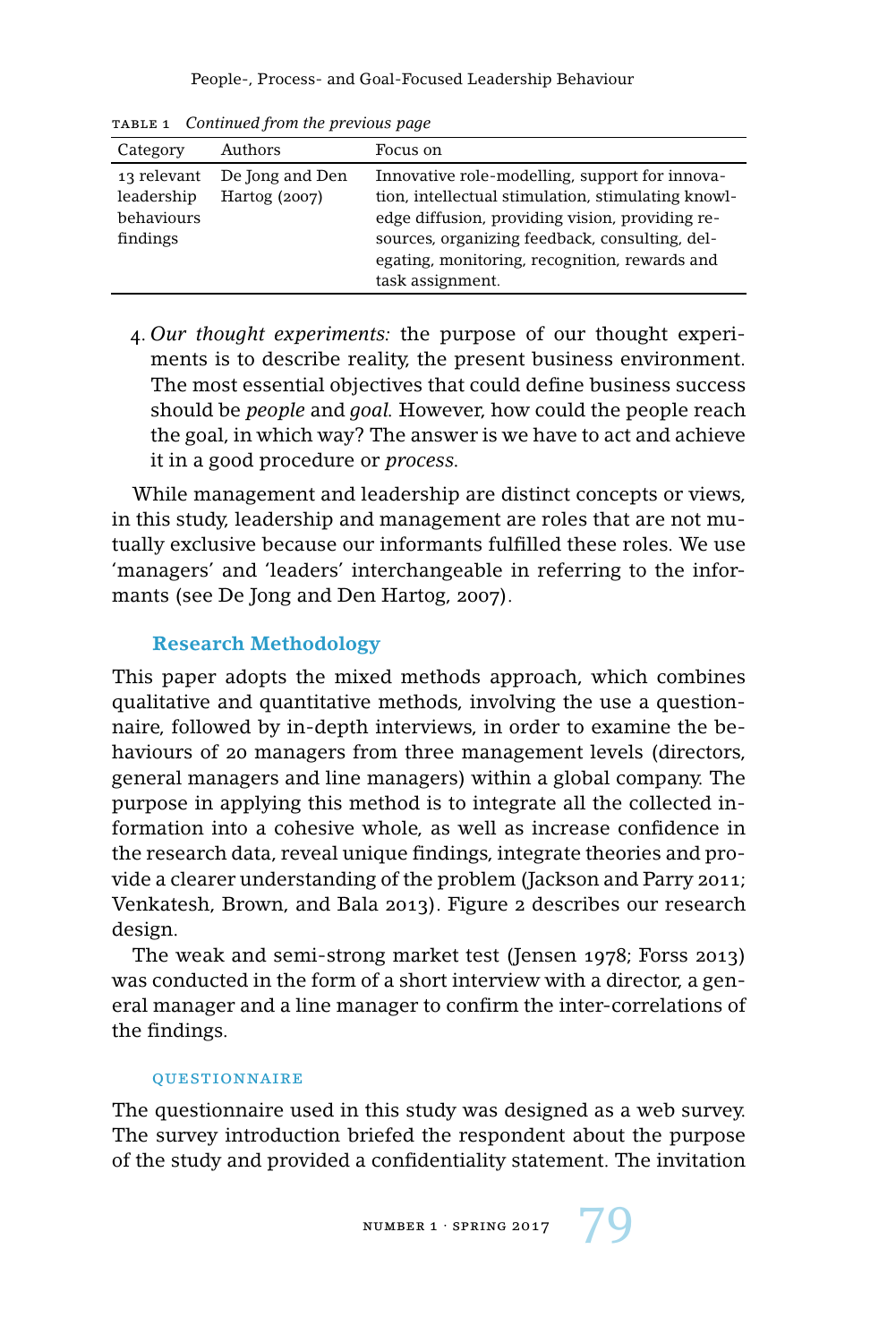

figure 2 Research Design

was sent to 28 leaders across different organisational levels in 2016, 20 of whom agreed to participate in the research. At that point, a time and date were established for interviews, while leaders were asked to fill in the survey at their earliest convenience. A personal code was also given to each leader in order to complete the web survey so that his/her answers could be correctly attached to his/her interview responses for the purposes of data analysis.

The goal of the survey was to identify the participants' leadership profile and investigate how leaders utilized their organization's existing resources (such as their people, know-how, processes and information technology systems), as well as how they applied their ability to lead people in order to achieve a long-term or overall aim. The survey consisted of two main parts: the first part, which was fully consumed in this study, included 11 questions related to the participants' background; the second part contained 14 questions covering 14 leadership behaviours, which were incorporated into the transformational leadership sand cone model (Ha-Vikström and Takala 2016a; 2016b; 2016c), of which only 50% were used in this study because they focused on important insights of behaviours and attitudes among leaders. Furthermore, due to the space limitations in the article, we decided not to present the remaining survey results, as they were related to the effectiveness of transformational leadership.

In order to meet the aim of the research and maximize the likelihood of honest responses from the participants, we emphasized in the survey that there were no right or wrong answers, as well as stressed that all answers were completely anonymous. This should have helped to reduce the anxiety of the participants or ensured that they were 'less likely to edit their responses to be more consistent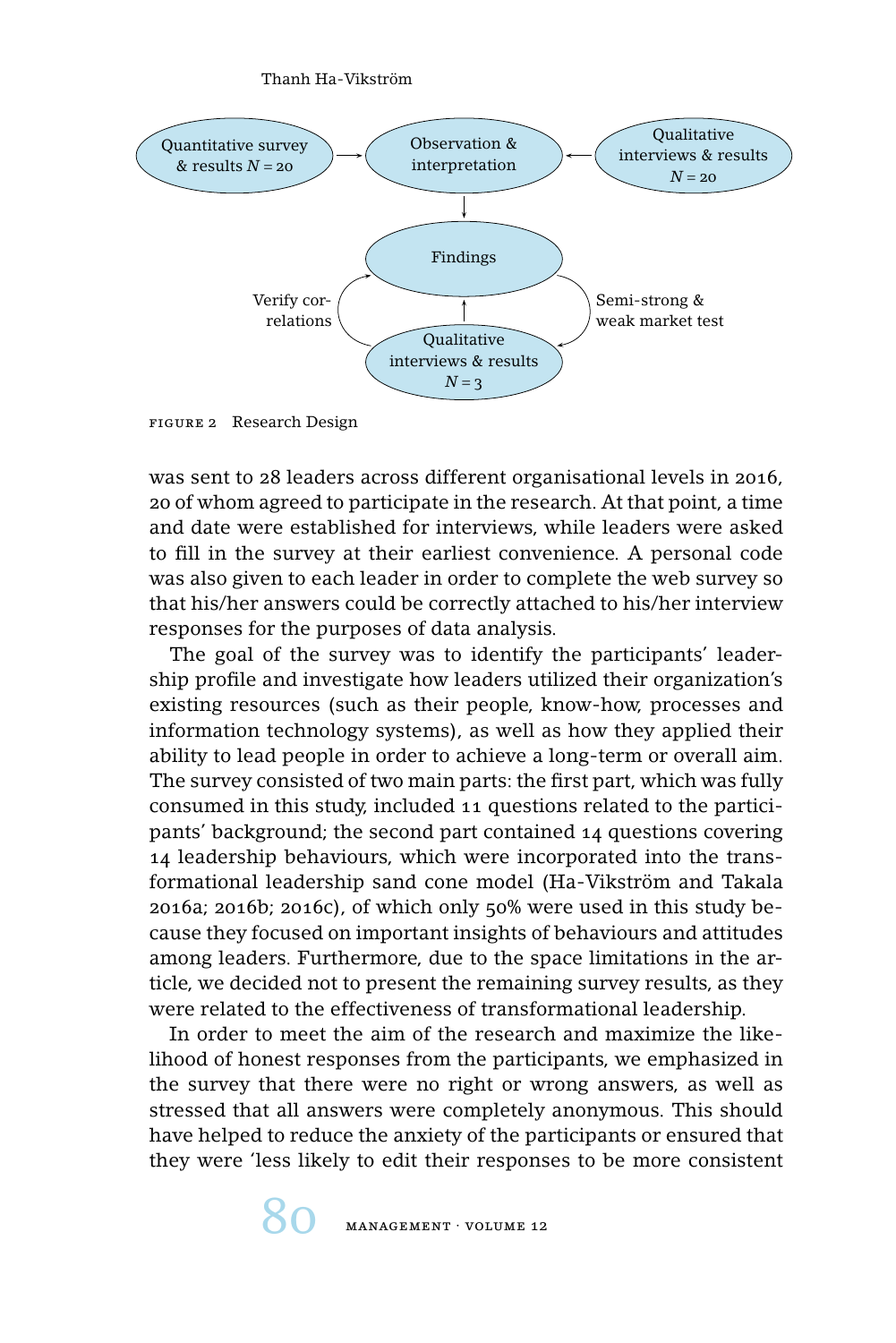with how they think the researcher wants them to respond' (Podsakoff et al. 2003).

#### in-depth interviews

We conducted interviews throughout October and November 2016. The purpose of the interviews was to capture the attitudes, behaviours and perspectives in the context of being a manager in a global company. Skype video calling was used to make it possible for the interviewees to participate. Before recording the interview, we clearly explained to the participants about the aims and importance of the study, as well as assured them about the confidentiality. A semi-structured interview technique was used with four key open-ended questions and follow-up questions (Seidman 2013; Padgett 2016). Overall, 20 interviews were conducted, with each interview typically lasting less than an hour. The interviews were audio recorded for transcription and coding purposes. Furthermore, in the verification phase, after the results were generated, we also conducted a short interview, which is known as a weak and semi-strong market test with three leaders (a director, a general manager and a line manager) to confirm our final results.

#### **OBSERVATION**

We could utilize the 'complete participant' or 'participant observation' type in this study, which means the researcher intervenes in the environment (Gold 1958) due to that the researcher has been working in the studied company over the past 20 years. Based on that, the participants have been well known to the researcher in different contexts for a quite long time. This existence of a long-term relationship helped the researcher disclose the leaders' deeper thoughts and feelings better than otherwise would have been possible (Maclean, Harvey, and Chia 2012). As this study focused on the leaders' behaviour and attitude, that perception could be effortlessly observed via social contact and business relationship. In order to make the observations more reliable, we quantified the observation data, and in unclear circumstances the researcher contacted the informants for confirmation. From such a perspective, the observations in this study play an extra role to strengthen the facts based on the data collected from the questionnaire and the interviews.

## DATA COLLECTION

The details of the data collection obtained from the questionnaire are presented in table 2.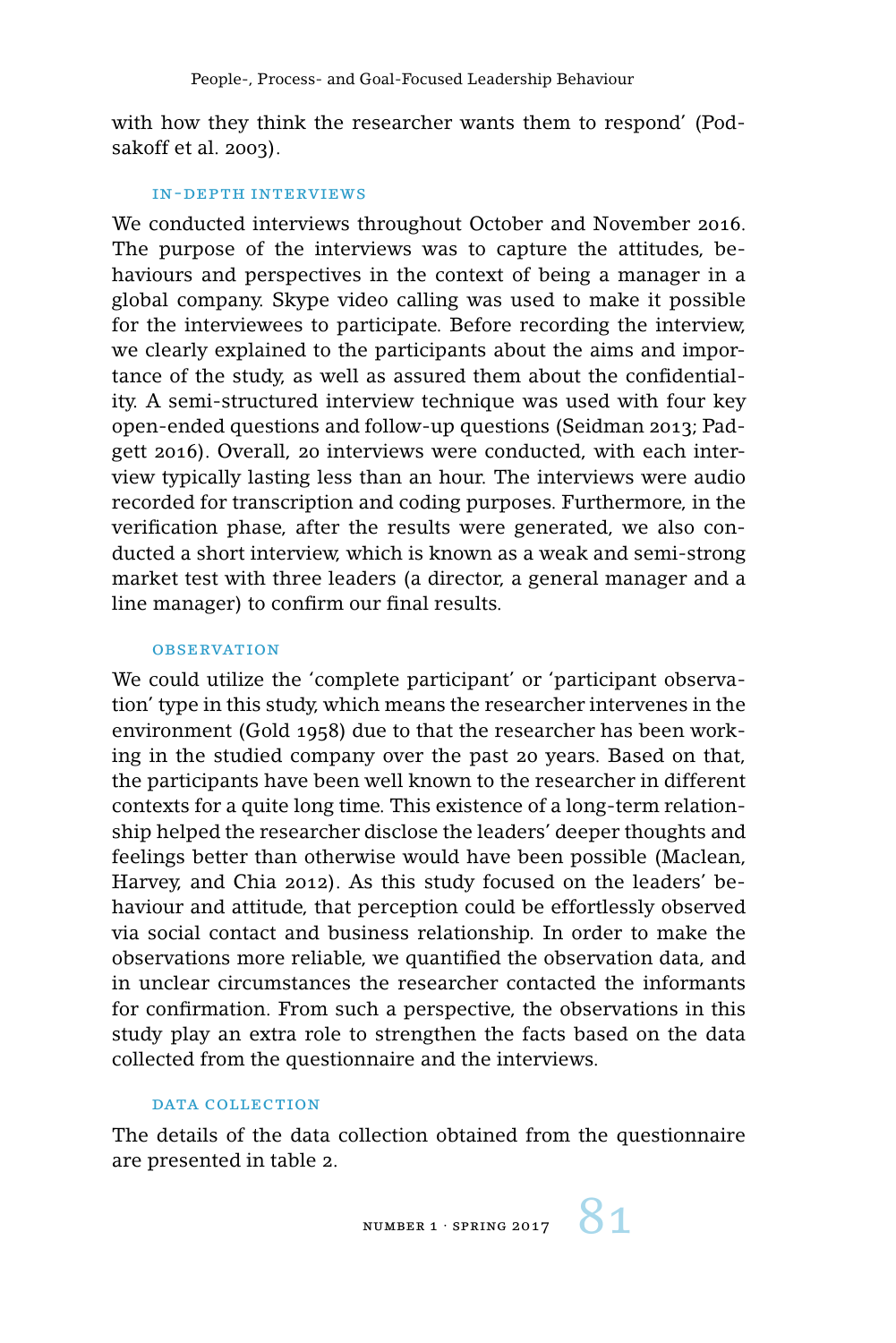| Position                     | Directors         | 35 | (7/20)  |
|------------------------------|-------------------|----|---------|
|                              | General managers  | 45 | (9/20)  |
|                              | Line managers     | 20 | (4/20)  |
| Gender                       | Male              | 65 | (12/20) |
|                              | Female            | 35 | (7/20)  |
| Leaders' nationality region  | Northern Europe   | 90 | (18/20) |
|                              | Asia              | 10 | (2/20)  |
| Age                          | $35 - 44$ years   | 25 | (5/20)  |
|                              | $45 - 54$ years   | 50 | (10/20) |
|                              | >54 years         | 25 | (5/20)  |
| Working experience           | $6-19$ years      | 50 | (10/20) |
|                              | >20 years         | 50 | (10/20) |
| Leadership experience        | $1 - 5$ years     | 10 | (2/20)  |
|                              | $6 - 10$ years    | 25 | (5/20)  |
|                              | >10 years         | 65 | (13/20) |
| Total number of subordinates | Less than 10      | 50 | (10/20) |
|                              | More than 10      | 50 | (10/20) |
| Education                    | Doctoral degree   | 5  | (1/20)  |
|                              | Master's degree   | 50 | (10/20) |
|                              | Bachelor's degree | 35 | (7/20)  |
|                              | Below BSC         | 10 | (2/20)  |

table 2 Data Collection Obtained from the Questionnaire

#### data analysis

The data analysis was conducted in five steps. First, the interviews were transcribed verbatim into a text file, after which we manually separated the original raw data into Excel to enable easy sorting, filtering and grouping of the data for later comparison. Second, we performed *content analysis* to analyse the text in the transcripts and identify the core meaning behind each answer. Third, based on these core meanings, we identified the categories or patterns by using a technique called 'open coding' (Strauss and Corbin 1998, 223) or 'analytical coding' (Corbin and Strauss 2007; Merriam and Tisdell 2015). In this stage, we worked back and forth between these codes (Saldaña 2015) in the whole data set, searching for meaningful labels and themes. Next, we used the 'quantitizing' technique of Miles and Huberman (1994) to convert the qualitative data or verbal results into numerical responses. Fourth, we calculated the survey results for each respondent and then compared these results with the data obtained from the interviews (the third step above) by applying the 'member checking' strategy, which sends the results of the analysis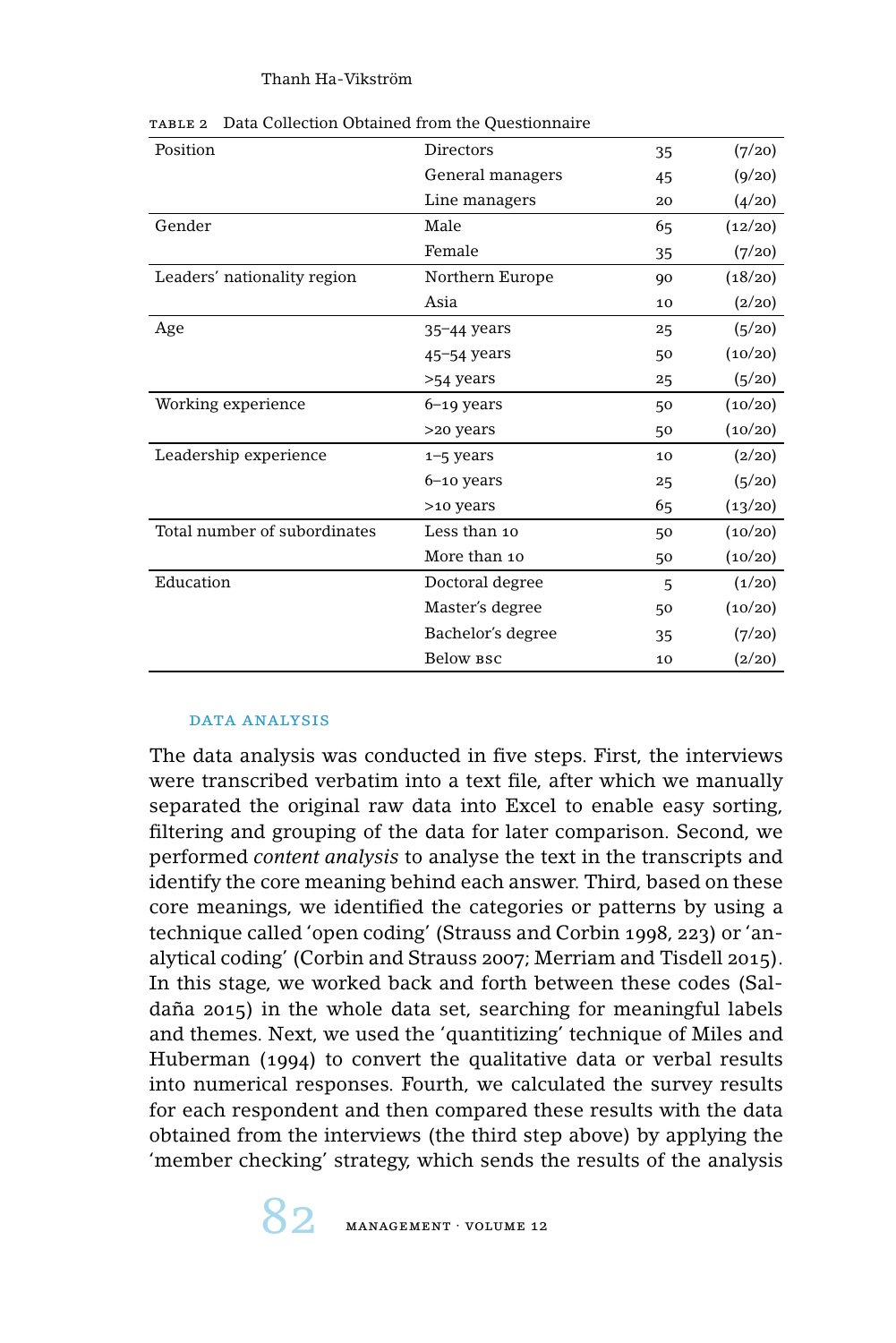back to the participants. In this sense, the survey data became more meaningful when interpreted in the light of essential qualitative information; at the same time, we were able to identify ambiguous or uncertain information. Fifth, with the use of a constant comparative method (Lincoln and Guba 1985; Lincoln, Lynham, and Guba 2011), we compared all data with each other, searching for convergences and eliminating discrepancies. This technique provided a rather rich and comprehensive picture of leaders' behaviour, such that we were able to discover contextual patterns and uncover different dimensions of the research problem.

#### validity and reliability

In order to ensure the internal and external reliability of the measurements, we utilized different techniques for controlling common method biases. Firstly, in terms of internal validity, we utilized data triangulation, both quantitatively and qualitatively, in order to increase the credibility and validity of the results. Furthermore, we also conduct a control test for each equation.

Secondly, for external validity, we followed Jensen (1978) and Forss (2013) in choosing a weak and semi-strong market test to check low and high data correlation coefficients acquired from our intercorrelations analysis. This was carried out by interviewing three managers (a director, a general manager and a line manager), in which we showed them the final results in order to receive their feedback and confirmation. A tabulated presentation of the data analysis and inter-correlations between 14 factors can be found in the discussion section. Finally, we consulted the literature related to different types of leadership behaviour in order to verify and validate the findings. In all, this indicates that the measurement method used has internal and external reliability.

## **Findings**

The data analysis reveals seven specific pairwise categories reflecting leaders' behaviour and their actual deep meanings in real-life context, as follows.

#### pair 1: facts versus philosophy

Between being *a doer* (facts) and being *a thinker* (philosophy), Hill (2003) highlights that, prior to managerial promotion, most people work as 'doers' or contributors; their primary responsibility is to perform tasks. Meanwhile, the 'thinker' prefers to seek a wider context,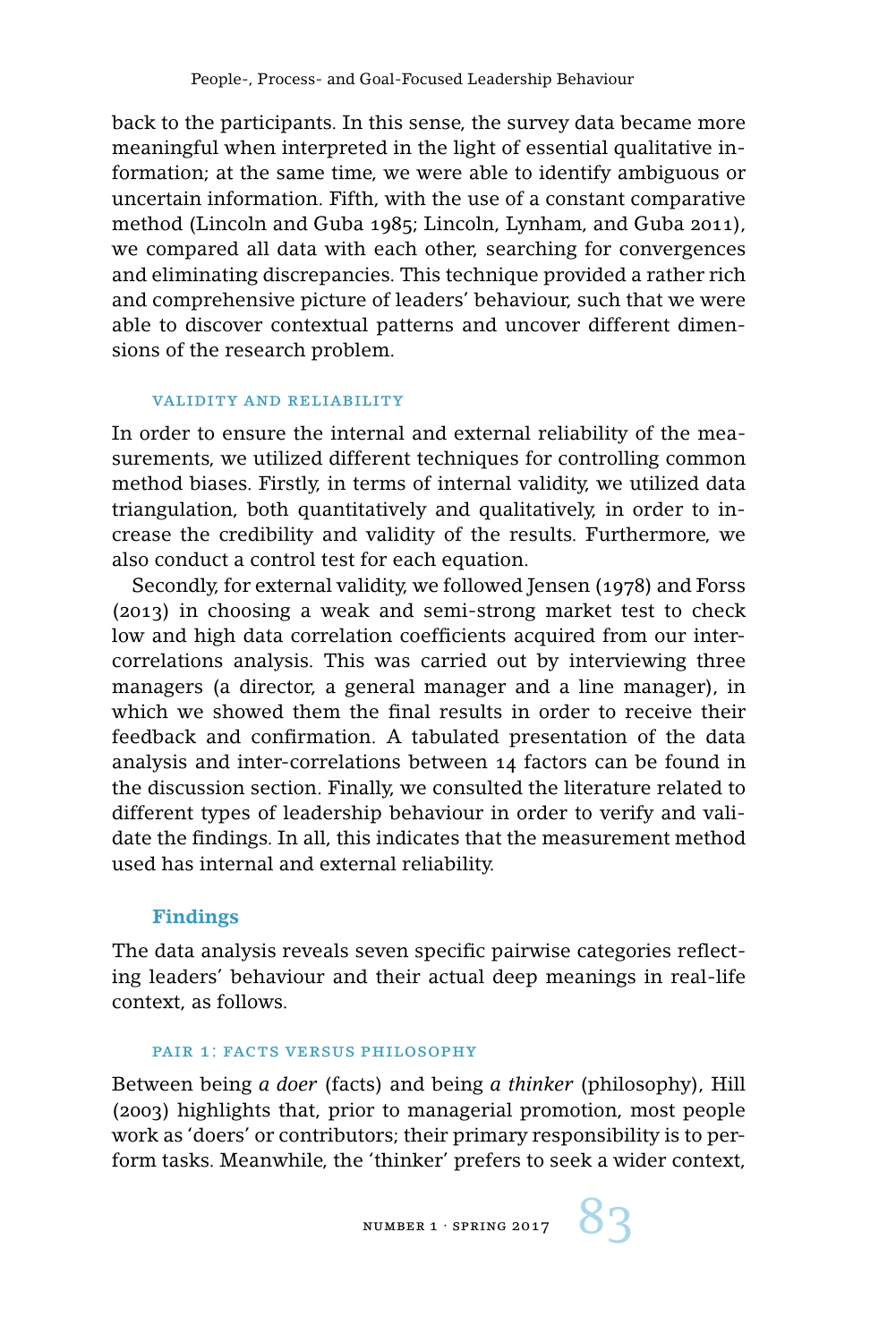imagines different possibilities of how things should be done, considers why or how everything connects and so forth. Fullan (2006) defines another type of leaders' behaviour, that is, 'system thinkers or theoreticians.' In fact, the essence perception of this pairwise distinction '*facts* versus *philosophy*' is essentially about a theory of attitude, which acts as a guiding principle for leadership behaviour. The distinction between these two behaviours can be interpreted and evaluated throughout our interviews and observations, especially in the first interview question when the leaders were asked to narrate their own professional career story. *Philosophical* leaders tend to describe their career story in a figurative or poetic way, for example, a respondent could take several minutes to answer a short question:

In an earlier part of my career in 1992, I learned from other leaders and copied what they did a little bit. A leader is someone who really believes in you and trusts you [the participant explained with an example]. When the guy is actually trying his best, why interfere. [Male general manager – *philosophy*]

Meanwhile, factual leaders tend to express themselves in a more specific, literal way, for example:

I started 22 years ago as project engineer. In 1999, I moved over to become a development manager, but I left the company in 2002. Two years later, in 2004, I returned. And since the beginning of 2009, I have been a general manager ... [Male general manager – *facts*]

# pair 2: results versus coach-oriented

In order to be successful in organisational settings and responding to needs, leaders will either use behaviours and orientations, in order to lead their followers towards delivering the highest level of performance (*results-oriented*), or collaborate and foster an individualized relationship with their followers in order to work together on reaching an agreed-upon destination (*coach-oriented*).

According to MacKenzie, Podsakoff, and Rich (2001) and Yukl (2002), coaching and mentoring tend to be viewed as more useful for leading employees because they are tailored to individual needs, especially among those who are expected to work in unfamiliar or new situations, as well as assume new responsibilities.

Results-based orientations, however, are regarded as involving more stable personality traits (Payne, Youngcourt, and Beaubien 2007), in which people tend to judge successful performance (Roberts, Treasure, and Conroy 2007).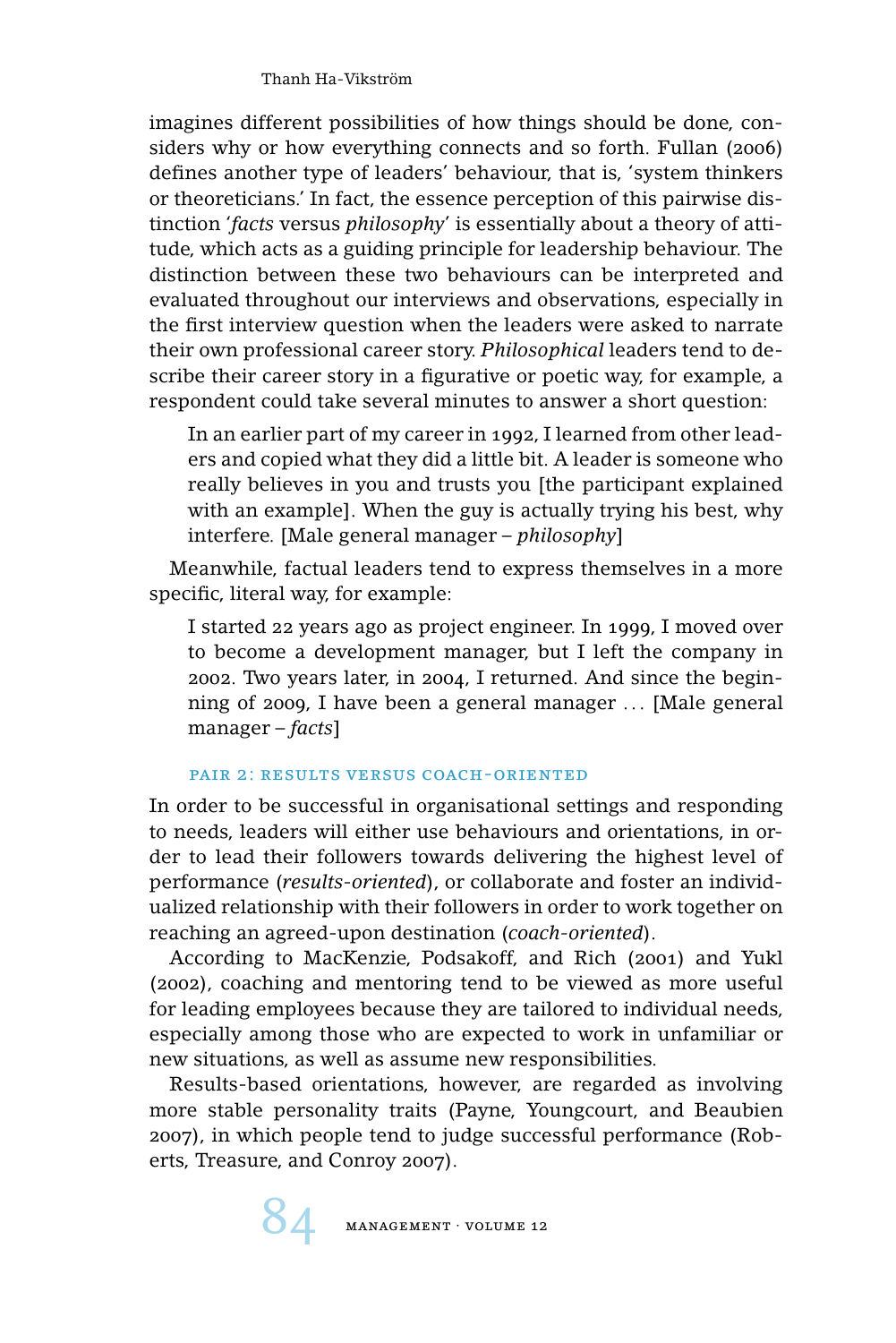When we asked about leadership identity, leaders described their own identity when leading people. The purpose of this question was to determine whether the focus of leaders was on outcomes/goals or on coaching/mentoring; 65% of managers admitted that they implement a coaching style:

My role is as a coaching type of leader. I listen and try to allow the person to find out the answers. If needed, I give advice, brainstorm together and try to find solutions. [Female general manager – *coach*]

Meanwhile, 35% of managers acknowledged that they were more *results-* or *goal-focused:*

Somebody might say that I was a born leader, but it's more about a willingness to get things done. If I think that things are not proceeding, I really take the lead, I tend to get things done and get them running. [Male general manager – *results*]

## pair 3: procedures versus human relations

For evaluation purposes, in this paragraph, we use the term *process* for procedures and *people* for human relations. Process-focused leadership is a behavioural approach in which the leader focuses on the process that needs to be performed in order to meet certain goals, i.e., an adaptation of the task-focused leadership definition by Forsyth (2010). *People-focused* leadership is a behavioural approach in which the leader focuses on the satisfaction, motivation and general well-being of team members. The interviews and survey responses demonstrated that 80% of managers were more *peoplefocused:*

People will do their best when they know I care ... You really communicate with people, you inform them, follow-up, but you also really have to show that you care for them. [Male line manager – *people/human relations*]

I want to see the big picture, supporting people, developing trust, being empathetic, listening to people, understanding how team members feel. [Male director – *people/human relations*]

Listen to your people, your mind and heart, and always be honest ... I usually say that you have to always keep your ears and eyes open, observing, talking with your people. [Male director – *people/human relations*]

Meanwhile, 20% of managers admitted that they were more *process-focused:*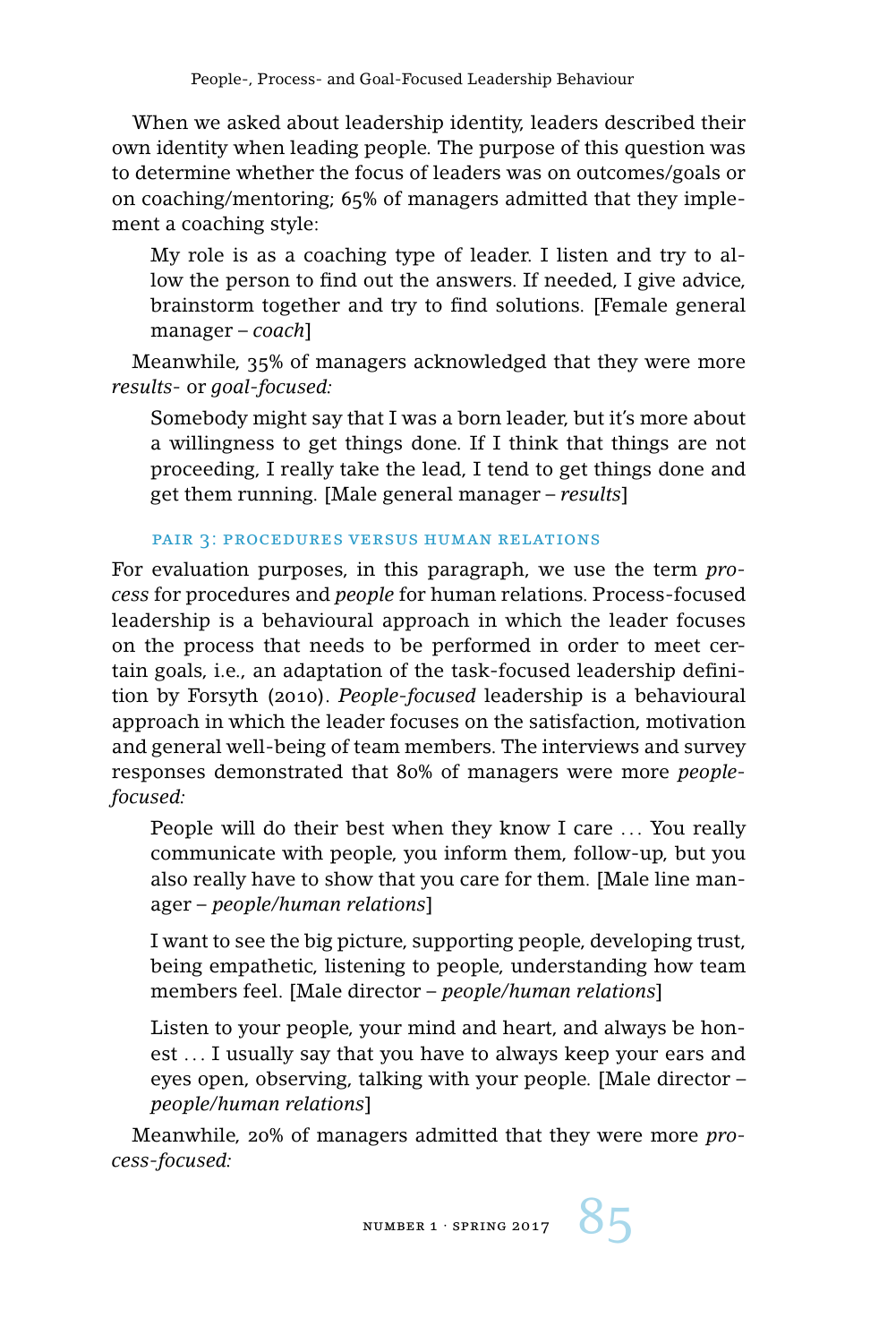I'm quite structured and would like my subordinates to be structured, by being somewhat punctual. [Male line manager – *process/procedures*]

I do not consider myself as a micro manager, but it's easier to lead an operational team. [Female general manager – *process/procedures*]

## pair 4: introvert versus extrovert

Allbeck and Badler (2008) explain that personality is a pattern of behaviour, which includes *introversion* and *extroversion.* Furthermore, in Western European or American culture, it is well documented, according to Zaccardi, Howard, and Schnusenberg (2012) that the perception of a successful leader is one with outgoing characteristics that is a charismatic extrovert. In other cultures, it is also well known that having an *extrovert* in a leadership role means there is a more evident connection to *people,* active engagement and enthusiasm than is observed from a reserved *introvert.*

However, a recent study conducted by Stephens-Craig, Kuofie, and Dool (2015) revealed that the majority of participants believed both introverts and extroverts could be successful leaders, while just a few participants were minded that only extroverts could be effective leaders. This finding is based on qualitative research involving 31 mid- to high-level leaders in a variety of occupations. In fact, regardless of the preference for introversion or extroversion, each individual is capable of learning and compensating for one's own weaknesses in order to adapt and operate in the corporate world, a world that may be designed for extroverts (Stephens-Craig, Kuofie, and Dool 2015). The interviews demonstrated that 25% of respondents were *introverts:*

My personality is introverted. I use up my energy if there is a lot of controversy and hassle. [Female director – *introvert*]

I prefer to work independently in my own office, a workplace that allows you to work innovatively. [Male line manager – *introvert*]

Meanwhile, 75% of respondents admitted that they were more *extroverted:*

I'm very extroverted. I would never be able to work on a longterm basis by myself, it would kill me. [Male director – *extrovert*]

I'm not afraid to listen and talk to different people ... I want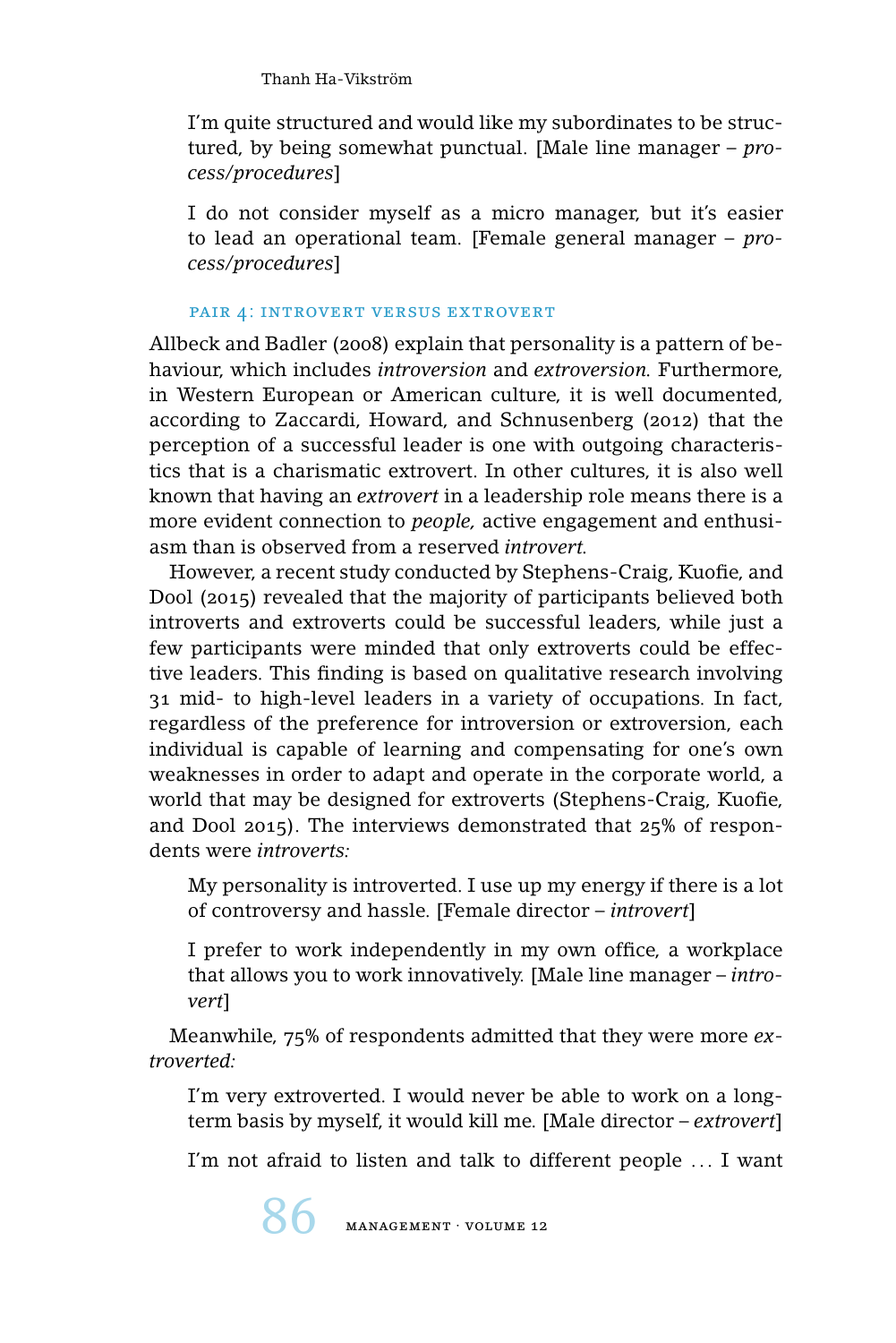to communicate with people, that's a sustainable approach. [Female general manager – *extrovert*]

#### pair 5: the past versus the future

*Future* orientation, which is derived from Kluckhohn and Strodtbeck (1961), is the degree to which individuals in organisations engage in future behaviours, such as planning and investing in the future. Shenhar (1993) emphasizes that future-oriented behaviour reduces uncertainty. Furthermore, according to Ulrich, Zenger, and Smallwood (2013), the future is more important than the past because the working environment changes so quickly. Skip Prichard (2016), the ceo of Leadership Insight, argues that: 'It's always easier to stay where we are comfortable. But don't become an expert on the problem; become known as someone who drives to a better future. That's the essence of leadership.' That said, 70% of respondents indicated that they were more inclined towards to the future, as indicated by the following examples:

I'm interested in the future; I'm interested in looking at different ways of doing things, interested in figuring out what happens if we do something this way or another way. [Male general manager – *future*]

Meanwhile, approximately 30% of respondents tended to think about the past:

You should ask younger leaders to share [what they know] because now I have just (x) years and (x) months until retirement. With the situation that the company has today, I wouldn't want to stay more than a day longer. [Male general manager – *past*]

## pair 6: laissez-faire versus proactive

Generally speaking, the laissez-faire attitude (letting things take their own course, without interfering) usually leads to lower productivity compared to a proactive attitude. Wooden and Jamison (2009) insist that 'successful leadership is not about being tough or soft, sensitive or assertive, but about a set of attributes; first and foremost is character ... get ready to respond quickly and correctly; intensity makes you stronger.'

Wooden and Jamison (2009) emphasize that a leader must have the initiative and courage to make decisions, as well a willingness to risk failure. Meanwhile, laissez-faire leadership should not be confused with empowering management; nor should it be confused with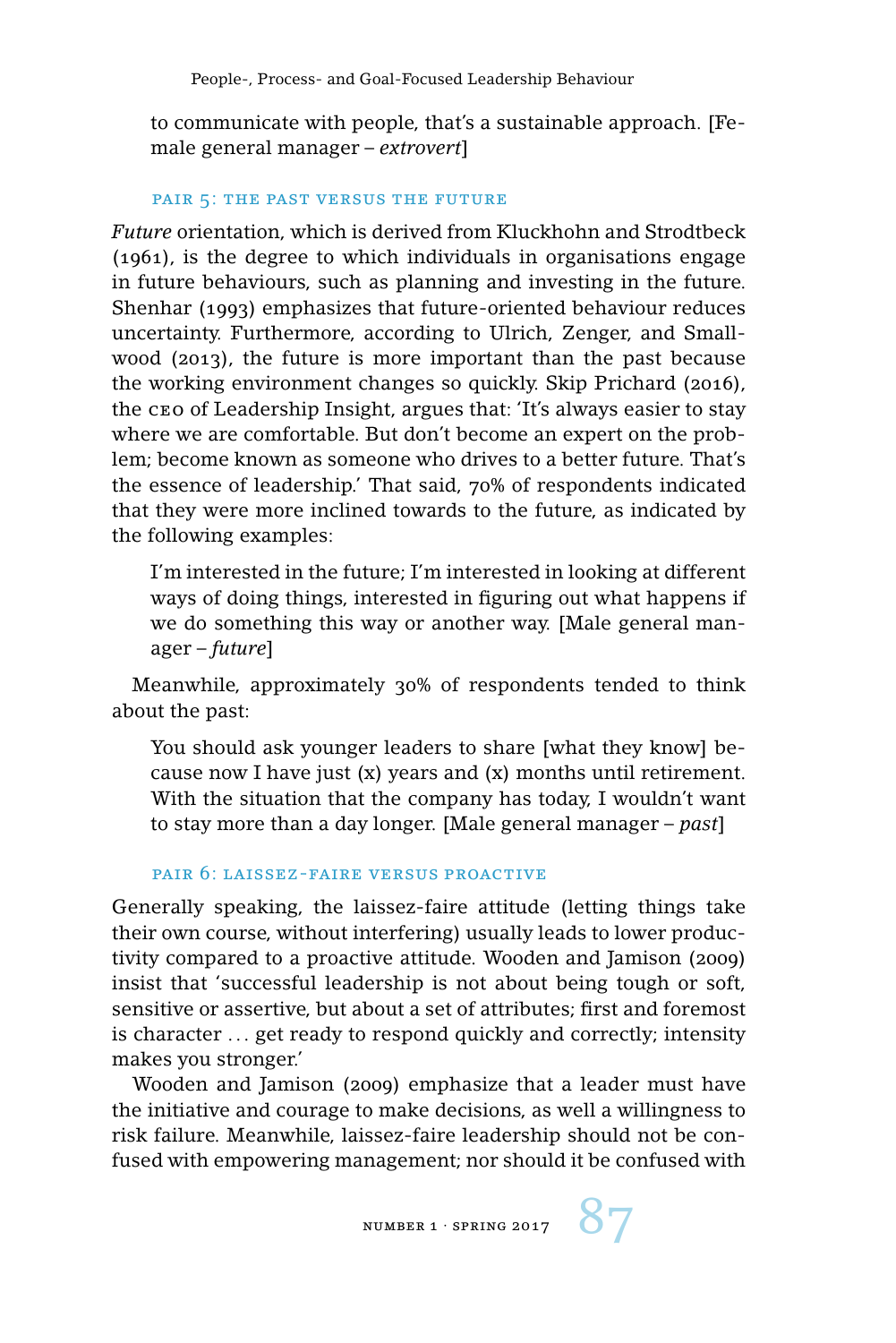democratic leadership behaviour (Frischer 1993). However, the narrative data below are more about the attitudes displayed in the context of leaders' career development behaviour than any leadership style. Surprisingly, the interviews revealed that 20% of respondents tended to have adopt a *laissez-faire* attitude:

I'm the kind of person who needs to get support from a superior. My boss encouraged me to apply for a position that I wouldn't have necessarily considered myself. [Female general manager – *laissez-faire*]

I've been pushed by managers, I've been lucky. My manager has been pushing me and got me moving forward, which is typical of my own professional career. Recently, changes and my manager forced me to take on a new role. [Female general manager – *laissez-faire*]

On the contrary, approximately 80% of managers claimed they were more *proactive.*

I am always proactive, motivating people and paying attention to each individual. [Male general manager – *proactive*]

I've done a lot of work on myself, investigated myself, my strengths and weaknesses, in order to develop myself all the time. [Female director – *proactive*]

I am always prepared and have a rough idea every week of what I need to do, how to better arrange my time and energy. [Male line manager – *proactive*]

# pair 7: unplanned career versus planned career

According to Wooden and Jamison (2009), any activity to produce real results must be organized and executed meticulously. In fact, anything that is achieved without effort is seldom worthwhile or long lasting. Furthermore, one essential element of leadership development is career planning. Surprisingly, 25% of respondents confessed that they had not planned for their career:

I have never had a plan to become anything, nor ever actively thought about my career. For me, it's all about learning, not about the career. [Male director – *unplanned career*]

I am not a career person. My career moves are more dependent on the moves in the organization. [Female general manager – *unplanned career*]

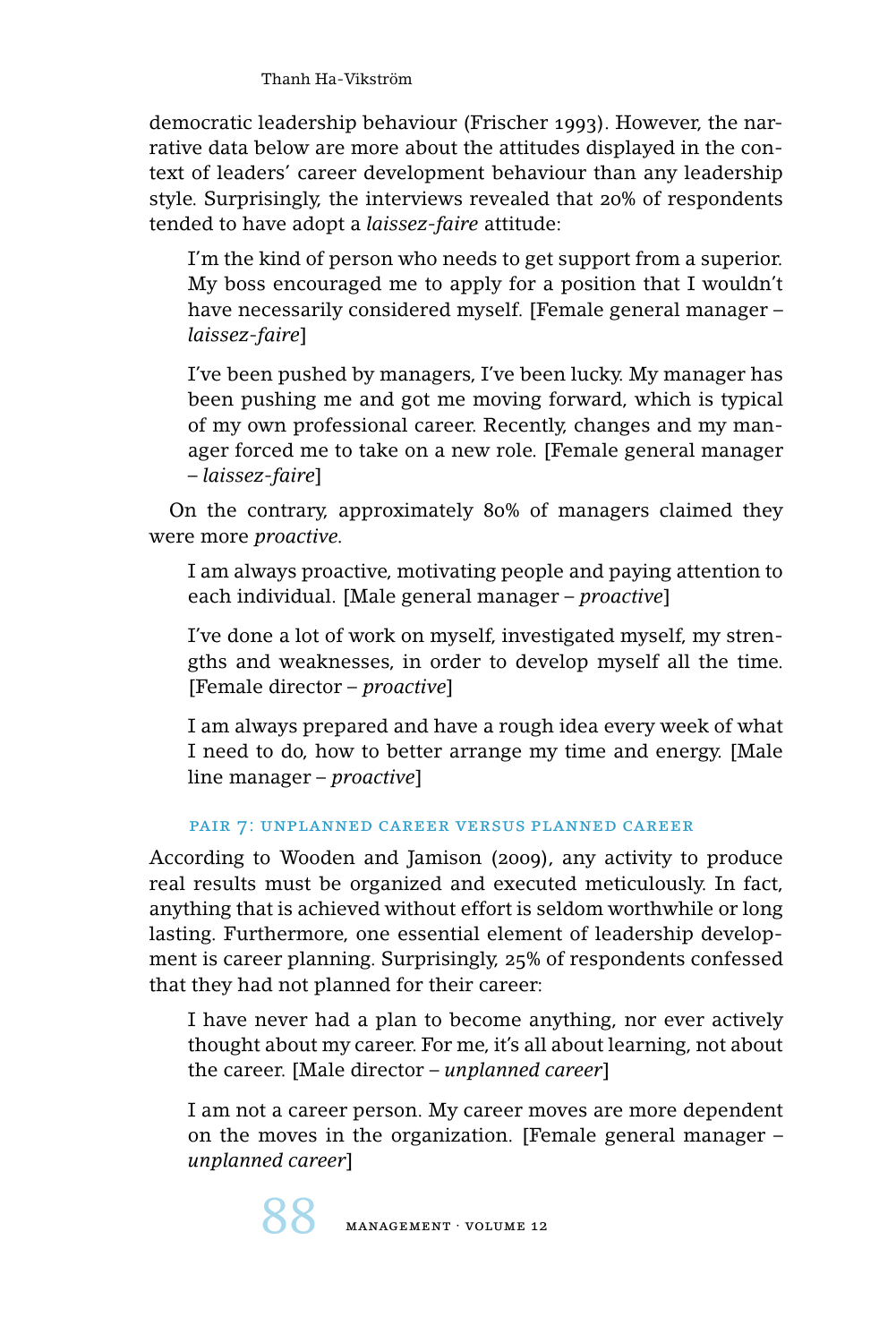People-, Process- and Goal-Focused Leadership Behaviour

| Factors          |              |                       | Participant |                       |                     |
|------------------|--------------|-----------------------|-------------|-----------------------|---------------------|
|                  | $\mathbf{1}$ | $\mathbf{2}$          | 3           | 4                     | 5                   |
| Facts            |              | Moderately Moderately | Slightly    |                       | Slightly Moderately |
| Philosophy       |              | Moderately Moderately | Very        | Very                  | Moderately          |
| Results          | Slightly     | Slightly              |             | Not at all Moderately | Slightly            |
| Coach            | Very         | Very                  |             | Extremely Moderately  | Very                |
| Procedures       | Slightly     | Slightly              |             | Not at all Moderately | Slightly            |
| Human relations  | Very         | Very                  |             | Extremely Moderately  | Very                |
| Introvert        | Slightly     | Not at all            |             | Slightly Moderately   | Slightly            |
| Extrovert        | Very         | Extremely             |             | Very Moderately       | Very                |
| Past             |              | Moderately Moderately | Slightly    | Extremely             | Slightly            |
| Future           |              | Moderately Moderately | Very        | Not at all            | Very                |
| Laissez-faire    |              | Moderately Moderately | Not at all  | Extremely             | Not at all          |
| Proactive        |              | Moderately Moderately | Extremely   | Not at all            | Extremely           |
| Unplanned career |              | Extremely Moderately  | Not at all  | Very                  | Not at all          |
| Planned career   |              | Not at all Moderately | Extremely   | Slightly              | Extremely           |

TABLE 3 A Sample of Verbal Results

Meanwhile, 75% of respondents admitted that they had intentionally put more focus on their leadership career.

I was prepared and ready to get a career, but started with an unclear situation. So, I created my own position and path, which has been leading me throughout my years in the company. Everything is possible and I can see openings. [Female general manager – *planned career*]

I have always had a personal career strategy, including in other perspectives, not just my working life. When I have a clear target, it is easier to aim at the ultimate goal. [Male general manager – *planned career*]

#### measurement

We quantified each participant's behaviour by using a scale with five ratings: not at all, slightly, moderately, very and extremely. Table 3 present sample results for five participants (the entire results for all participants can be found in table 8).

Table 4 shows the same results, although the word rating was replaced with a quantitative rating: not at all =  $\sigma$ , slightly =  $\sigma$ . 25, moderately =  $0.5$ , very =  $0.75$  and extremely = 1.

According to Brown (2003), personality is an outline of behaviour, while attitude is both a decision-oriented and learned behaviour. When we refer to a person's attitudes, we are trying to explain his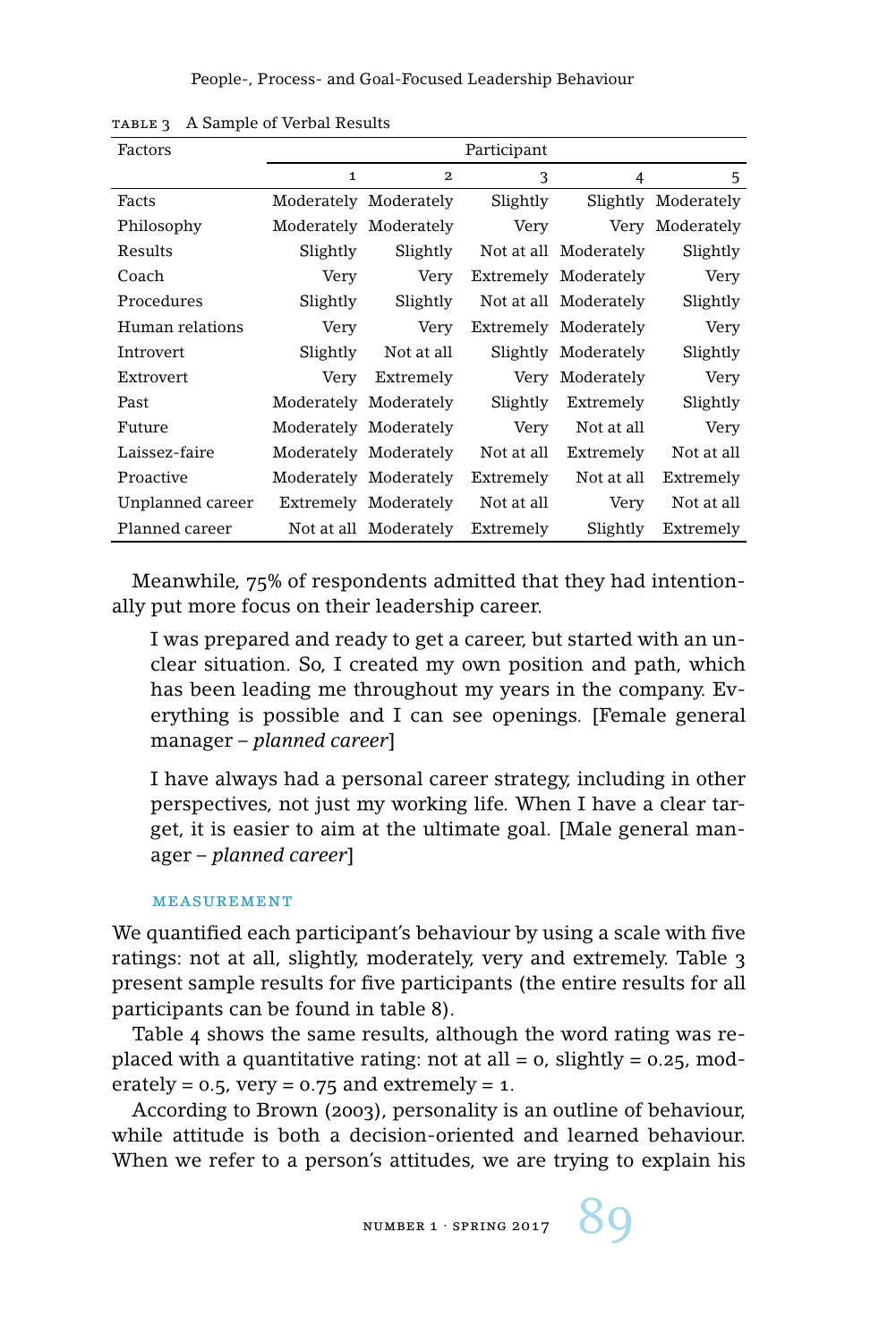| Factors          |             |                         | Participant |      |      |
|------------------|-------------|-------------------------|-------------|------|------|
|                  | $\mathbf 1$ | $\overline{\mathbf{2}}$ | 3           | 4    | 5    |
| Facts            | 0.50        | 0.50                    | 0.25        | 0.25 | 0.50 |
| Philosophy       | 0.50        | 0.50                    | 0.75        | 0.75 | 0.50 |
| Results          | 0.25        | 0.25                    | 0.00        | 0.50 | 0.25 |
| Coach            | 0.75        | 0.75                    | 1.00        | 0.50 | 0.75 |
| Procedures       | 0.25        | 0.25                    | 0.00        | 0.50 | 0.25 |
| Human relations  | 0.75        | 0.75                    | 1.00        | 0.50 | 0.75 |
| Introvert        | 0.25        | 0.00                    | 0.25        | 0.50 | 0.25 |
| Extrovert        | 0.75        | 1.00                    | 0.75        | 0.50 | 0.75 |
| Past             | 0.50        | 0.50                    | 0.25        | 1.00 | 0.25 |
| Future           | 0.50        | 0.50                    | 0.75        | 0.00 | 0.75 |
| Laissez-faire    | 0.50        | 0.50                    | 0.00        | 1.00 | 0.00 |
| Proactive        | 0.50        | 0.50                    | 1.00        | 0.00 | 1.00 |
| Unplanned career | 1.00        | 0.50                    | 0.00        | 0.75 | 0.00 |
| Planned career   | 0.00        | 0.50                    | 1.00        | 0.25 | 1.00 |

table 4 A Numeric Sample of Results



figure 3 The Pattern of Leaders' Focus Areas

or her behaviour, which in turn helps us to define how we behave towards a situation or object. With this aspect in mind, and by individually and collectively examining the data set, we found that leaders' behaviours could be categorized into different attributes. Consequently, a pattern of *people-, process and goal-focused* behaviours was discovered. Figure 3 demonstrates the pattern of leaders' focus areas.

Large oval on the left contains five leading attributes: Human re-

 $MANAGEMENT \cdot VOLUME 12$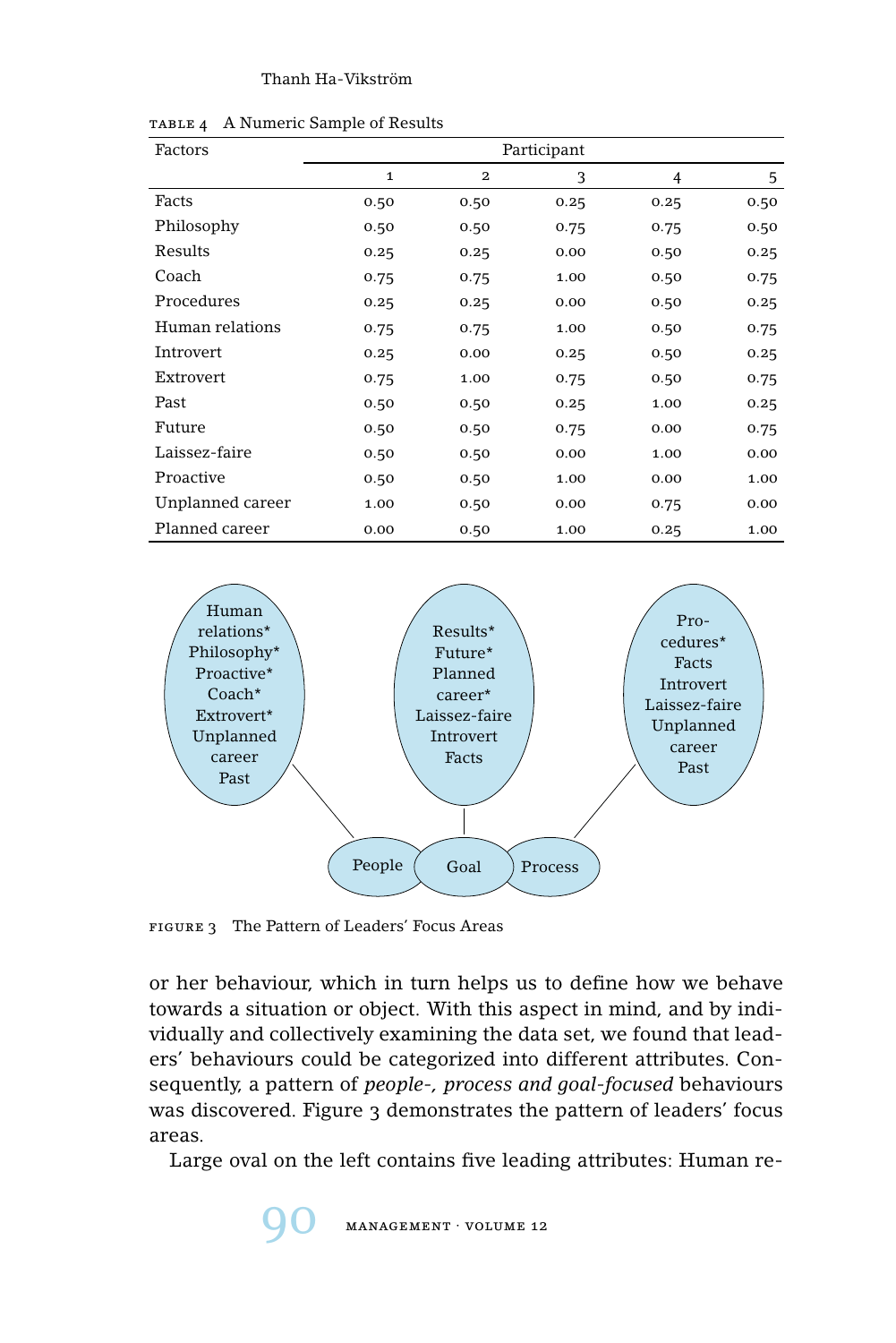lations\* (Hu), Philosophy\* (Ph), Proactive\* (Pro), Coach\* (Co), and Extrovert\* (Ex). In addition, it contains two sub- attributes or nonleading attributes: Unplanned career (Un\_ca) and Past (Pa).

Large oval on the right contains one leading attribute: Procedure\* (Proc). In addition, it contains five sub- attributes: Facts (Fa), Introvert (In), Past (Pa), Unplanned career (Un\_ca), and Laissez-faire  $(LF)$ .

Large oval in the middle contains three leading attributes: Results<sup>\*</sup> (R), Future\* (Fu), Planned career\*, (Pl\_ca) and three sub-attributes: Introvert  $(In)$ , Facts  $(Fa)$ , and Laissez-faire  $(LF)$ .

All leading attributes are categorized into one of the focus areas (e.g. human relations belongs to *People,* results to *Goal* etc.). In addition, as the sub-attributes do not naturally belong to one of the two remaining focus areas, we decided to split them evenly. With this split, the sum of all attribute pairs equals to 1, which ensures the validity of the mathematical model. This split is visible in the mathematical formulas where the sub-attributes are always divided by 2.

Equation 1 was used to calculate *people-focused* leadership behaviour index, in which  $Ph =$  philosophy,  $Co =$  coach,  $Hu =$  human relations,  $Ex =$  extrovert,  $Pa =$  past,  $Pro =$  proactive, and  $Un\_ca =$  unplanned career.

$$
People_{focused} = \frac{\text{Ph} + \text{Co} + \text{Hu} + \text{Ex} + \frac{\text{Pa}}{2} + \text{Pro} + \frac{\text{Un\_ca}}{2}}{7} \times 100. \tag{1}
$$

Equation 2 was used to calculate *process-focused* leadership behaviour, in which  $Fa = facts$ ,  $Proc = procedures$ ,  $In = introductory$ ,  $Pa =$ past,  $LF = laissez-faire$ , and  $Un-ca = unplanned career$ .

$$
Process_{focused} = \frac{\frac{Fa}{2} + Proc + \frac{In}{2} + \frac{Pa}{2} + \frac{LF}{2} + \frac{Un\_ca}{2}}{7} \times 100.
$$
 (2)

Equation 3 was used to calculating *goal-focused* leadership behaviour, in which  $Fa = facts$ ,  $R = results$ ,  $In =$  introvert,  $Fu = future$ ,  $LF = laissez-faire$ , and Pl\_ca = planned career.

$$
Goal_{focused} = \frac{\frac{Fa}{2} + R + \frac{In}{2} + Fu + \frac{LF}{2} + Pl\_{ca}}{7} \times 100.
$$
 (3)

$$
People_{focused} + Process_{focused} + Goal_{focused} = 100.
$$
\n(4)

Table 5 shows the results from the 20 participants.

Due to the high level of skewness between *people-focused* variables, we decided to use the median (the midpoint of a frequency distribution of observed values) to calculate the focus results for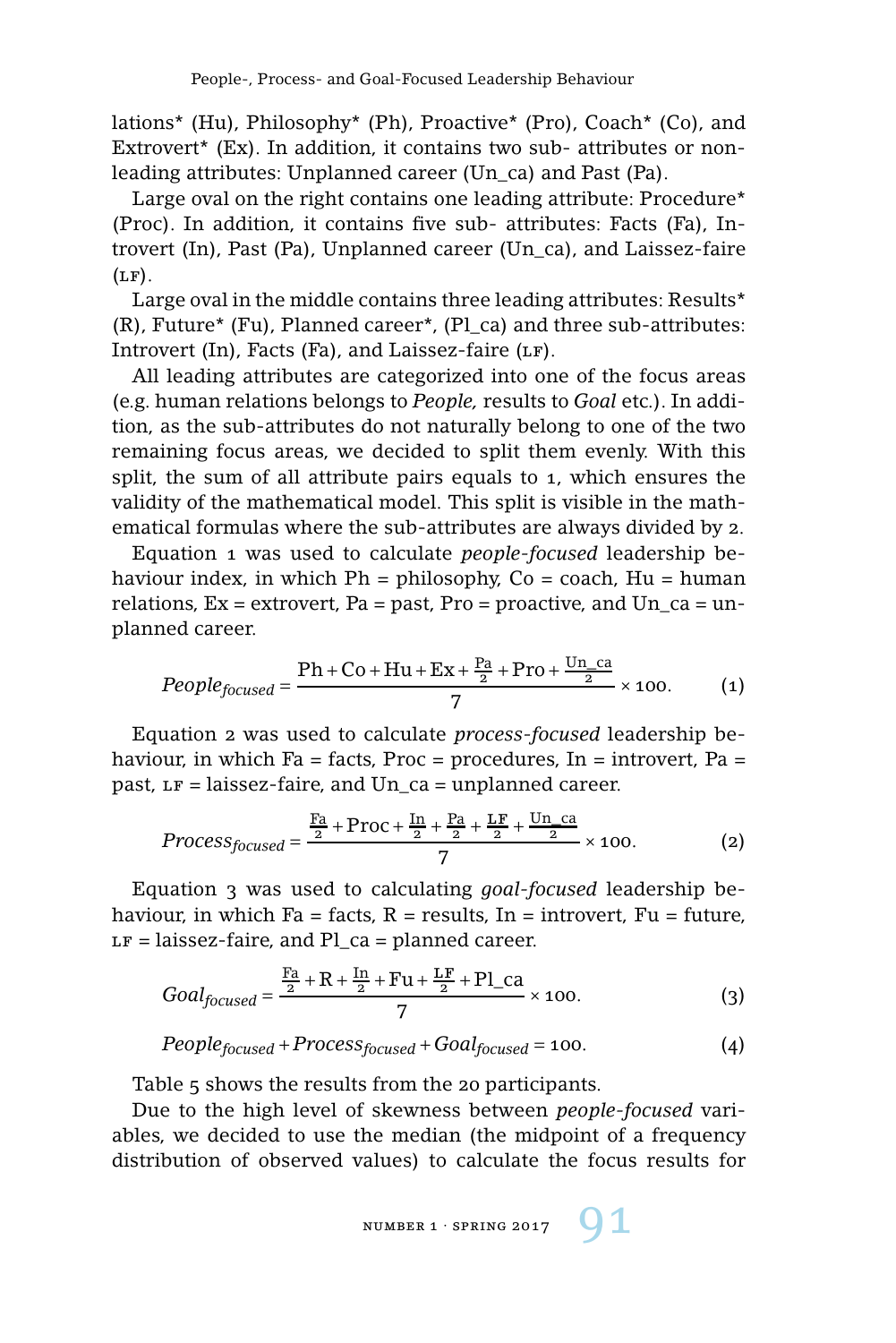| TABLE <sub>5</sub>      |              | Results from the 20 |       |  |
|-------------------------|--------------|---------------------|-------|--|
|                         | Participants |                     |       |  |
| Particip.               | People       | Process             | Goal  |  |
| $\mathbf{1}$            | 0.571        | 0.232               | 0.196 |  |
| $\overline{\mathbf{2}}$ | 0.571        | 0.179               | 0.250 |  |
| 3                       | 0.661        | 0.054               | 0.286 |  |
| $\overline{4}$          | 0.464        | 0.339               | 0.196 |  |
| 5                       | 0.554        | 0.107               | 0.339 |  |
| 6                       | 0.696        | 0.036               | 0.268 |  |
| 7                       | 0.429        | 0.250               | 0.321 |  |
| 8                       | 0.464        | 0.179               | 0.357 |  |
| 9                       | 0.589        | 0.089               | 0.321 |  |
| 10                      | 0.393        | 0.214               | 0.393 |  |
| 11                      | 0.411        | 0.179               | 0.411 |  |
| 12                      | 0.375        | 0.196               | 0.429 |  |
| 13                      | 0.464        | 0.250               | 0.286 |  |
| 14                      | 0.411        | 0.250               | 0.339 |  |
| 15                      | 0.286        | 0.196               | 0.518 |  |
| 16                      | 0.429        | 0.196               | 0.375 |  |
| 17                      | 0.393        | 0.214               | 0.393 |  |
| 18                      | 0.732        | 0.125               | 0.143 |  |
| 19                      | 0.607        | 0.107               | 0.286 |  |
| 20                      | 0.554        | 0.107               | 0.339 |  |



TABLE 6 Total Results

| Position         | People-focused | Process-focused | Goal-focused |
|------------------|----------------|-----------------|--------------|
| Directors        | 55%            | 12%             | 33%          |
| General managers | 50%            | 17%             | 33%          |
| Line managers    | 48%            | 21%             | 31%          |

each management level. Figure 4 presents the key focus areas for directors, figure 5 presents the key focus areas for general managers and figure 6 presents the key focus areas for Line Managers. Finally, figure 7 presents the total focus areas for all participants.

# **Discussion**

This study presented an outline of behaviour (personality) and learned behaviour (attitude) as perceived and experienced by managers in a global company. We utilized a mixed methods approach to answer the research question: How is leadership behaviour manifested across organisational levels?

Table 6 presents the percentage of the total results for the three or-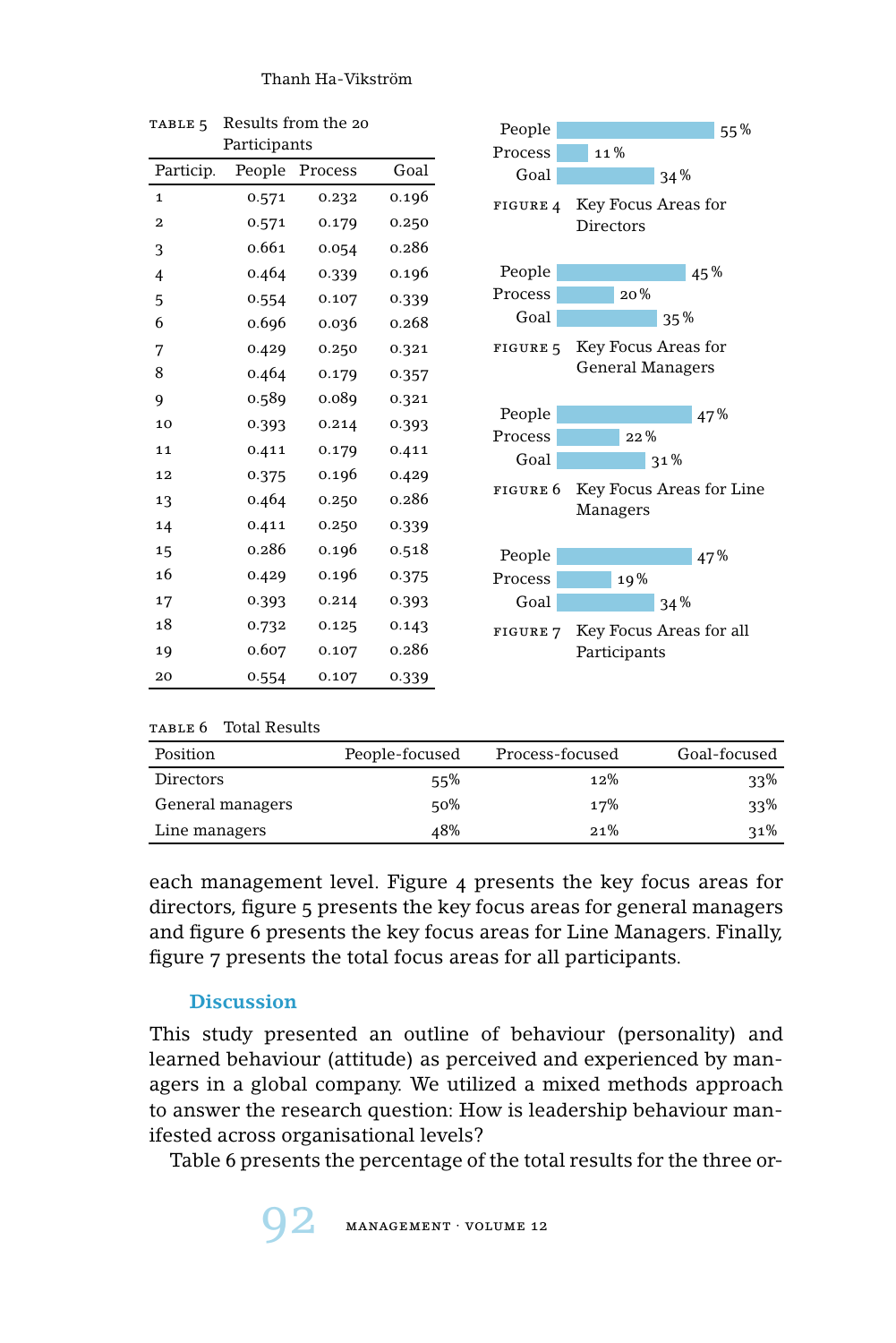ganisational levels. From a big picture perspective, the results show that the largest focus area for all three management team levels is *people* (Dir =  $55\%$ , GM =  $50\%$ , LM =  $48\%$ ). The second largest focus area is *goal* (Dir =  $33\%$ , GM =  $33\%$ , LM =  $31\%$ ), while the last focus area is *process* (Dir =  $12\%$ , GM =  $17\%$ , LM =  $21\%$ ). The total results are displayed in table 6. Surprisingly, directors focus most of all on *people* (55%) and least of all on *process* (12%). As Harrington (2011, 122) emphasizes, 'the process is brought to life by people, our people make the process work, without them, we have nothing.' Furthermore, the *people-focused* results in this research are supported by the findings of Larsson and Vinberg (2010), who found that *people-oriented* leadership behaviour was by far the strongest in three-dimensional leadership behaviour theory (change, structure and people orientation).

The results also show that directors focus least on *process* compared with general and line managers ( $Dir = 12\%$ ,  $GM = 17\%$ ,  $LM =$ 21%), which could be regarded as both logical and understandable because directors probably focus more on the big picture compared to their subordinates. Furthermore, line managers inevitably focus more on *process* than general managers and directors, given that the former's subordinates typically perform operational tasks where processes are important.

Although *goals* or results are usually considered to be the final measure of success, the outcomes unexpectedly show an almost identical focus on *goals* across the three management levels (Dir = 33%,  $GM = 33$ %,  $LM = 31$ %), even though many researchers argue that *process* should be focused on more than *goals* (Wooden and Jamison 2009). Furthermore, business processes can help organisations vastly improve their effectiveness and the quality of their products and services (Harrington 2011).

Let us now look at the context of 'weak or strong position power' among the directors from a medium-sized company who participated in this study, where a director is typically below three other chief positions, namely, chief information officer, chief financial officer/chief digital officer and chief executive officer. This 'position power' aspect may have some influence on the focus of directors.

Table 7 presents the inter-correlation matrix of 14 variables. In general, the correlations were rather high between several variables, including between the 'human relations' and 'procedures' variables (0.91), or between the 'proactive' and 'future' variables (0.78). Conversely, the coefficient correlation between the 'planned career' and 'introvert' variables was very low (0.01). However, this low correla-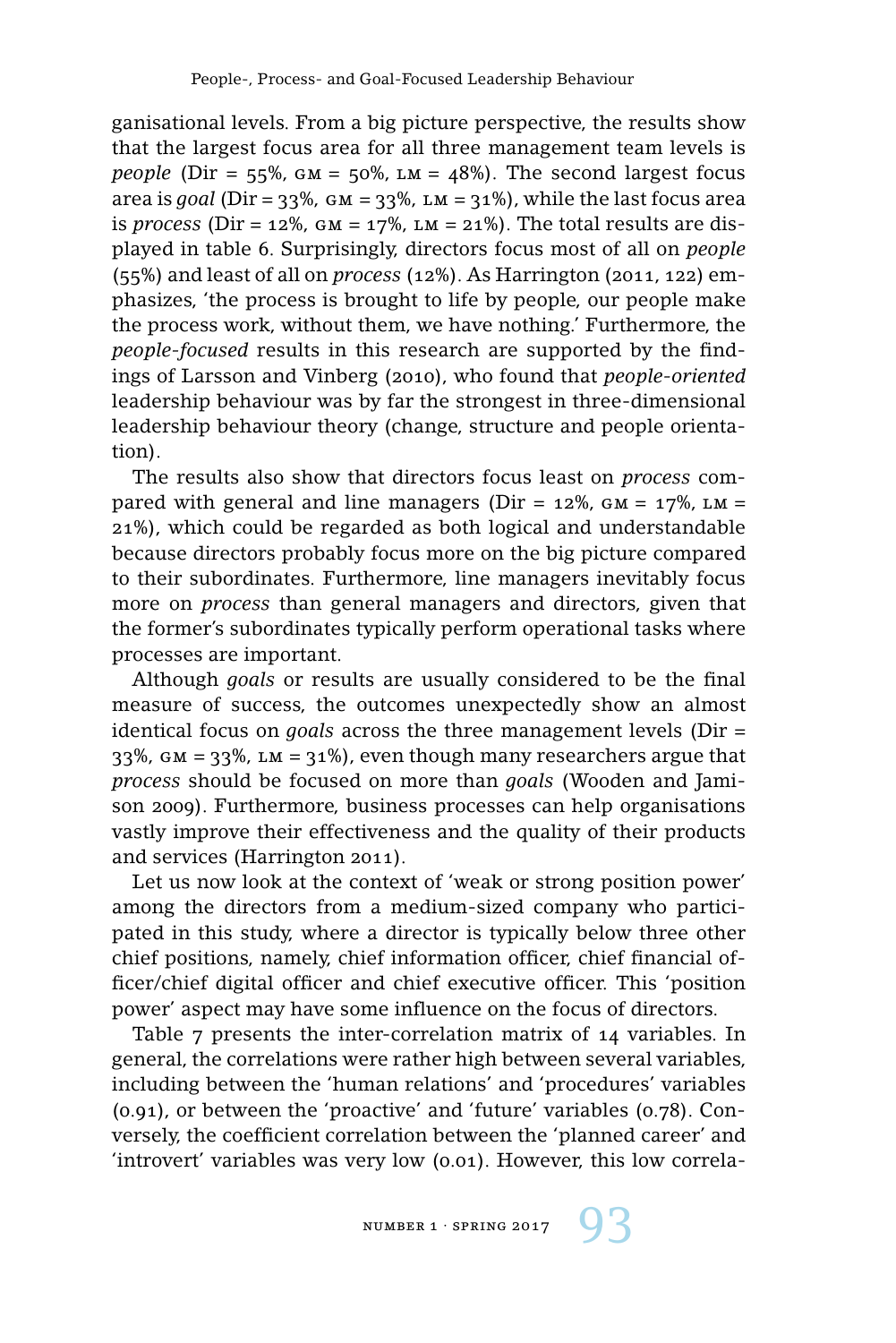|      | $\left( 1\right)$ | (2)           | (3)            | (4)           | (5)                         | (6)           | (7)          | (8)                  | (9)          | (10)          | (11)         | (12)          | (13)         |
|------|-------------------|---------------|----------------|---------------|-----------------------------|---------------|--------------|----------------------|--------------|---------------|--------------|---------------|--------------|
|      |                   |               |                |               |                             |               |              |                      |              |               |              |               |              |
| (1)  | $\mathbf{1}$      |               |                |               |                             |               |              |                      |              |               |              |               |              |
| (2)  | $-1$              | $\mathbf{1}$  |                |               |                             |               |              |                      |              |               |              |               |              |
| (3)  |                   | $-534 - 534$  | $\mathbf{1}$   |               |                             |               |              |                      |              |               |              |               |              |
| (4)  | $-.534$           | $-534$        | $-1$           | $\mathbf{1}$  |                             |               |              |                      |              |               |              |               |              |
| (5)  | .588              | $-.588$       |                | $.913 - .913$ | 1                           |               |              |                      |              |               |              |               |              |
| (6)  | $-.588$           | .588          | $-.913$        | .913          | $-1$                        | $\mathbf{1}$  |              |                      |              |               |              |               |              |
| (7)  | .212              | $-.212$       |                | $.468 - .468$ |                             | $.307 - .307$ | $\mathbf{1}$ |                      |              |               |              |               |              |
| (8)  | $-.212$           |               | $.212 - .468$  |               | $.468 - .307$               | .307          | $-1$         | $\mathbf{1}$         |              |               |              |               |              |
| (9)  | $-.043$           | .043          |                | $.126 - .126$ |                             | $.290 - .290$ | $-.100$      | .100                 | $\mathbf{1}$ |               |              |               |              |
| (10) | .043              |               | $-.043 - .126$ |               | .126 -.290                  | .290          |              | $.100 - .100$        | $-1$         | $\mathbf{1}$  |              |               |              |
| (11) | $-.139$           | .139          |                | $.179 - .179$ |                             | $.289 - .289$ | .104         | $-.104$              |              | $-777 - -777$ | 1            |               |              |
| (12) | .139              |               | $-.139 - .179$ |               | .179 -.289 .289 -.104       |               |              |                      | $.104 - 777$ | .777          | $-1$         | $\mathbf{1}$  |              |
| (13) | $-.248$           | .248          | $-.254$        |               | $.254 - .182$ $.182 - .010$ |               |              | .010                 |              | $-536 - 536$  |              | $.660 - .660$ | $\mathbf{1}$ |
| (14) |                   | $.248 - .248$ |                | $.254 - .254$ |                             | $.182 - .182$ |              | $.010 - .010 - .536$ |              |               | $-536 - 660$ | .660          | $-1$         |

table 7 Inter-Correlation Matrix for Study Variables

notes Column/row headings are as follows: (1) facts, (2) philosophy, (3) results, (4) coach, (5) procedures, (6) human relations, (7) introvert, (8) extrovert, (9) past, (10) future, (11) laissez-faire, (12) proactive, (13) unplanned career, (14) planned career.



figure 8 Optimal Key Focus Areas

tion is logical and understandable because these two variables are independent of each other.

To conclude, where a participant has seven pair factors of the same neutral weight (moderately  $= 0.5$ ), applying this value to the Equations 1, 2 and 3 produces the following results: *people-focused* = 43%; *process-focused* = 25%; *goal-focused* = 32%. These percentages can be considered as the optimal values for people, process and goal modelling, if we exclude all potentially influencing factors on the results (such as gender, position power or the financial situation of the studied company). Figure 8 presents an optimal people, process and goal model.

#### THEORETICAL IMPLICATIONS

This study conveys several theoretical implications for leadership research. The first and major theoretical contribution is the proposed normative model. Our results reveal the existence of a pattern of leadership behaviour in three focus areas: *people, process* and *goal.* This pattern signifies the strategic choices made to ensure the organization's long-term success.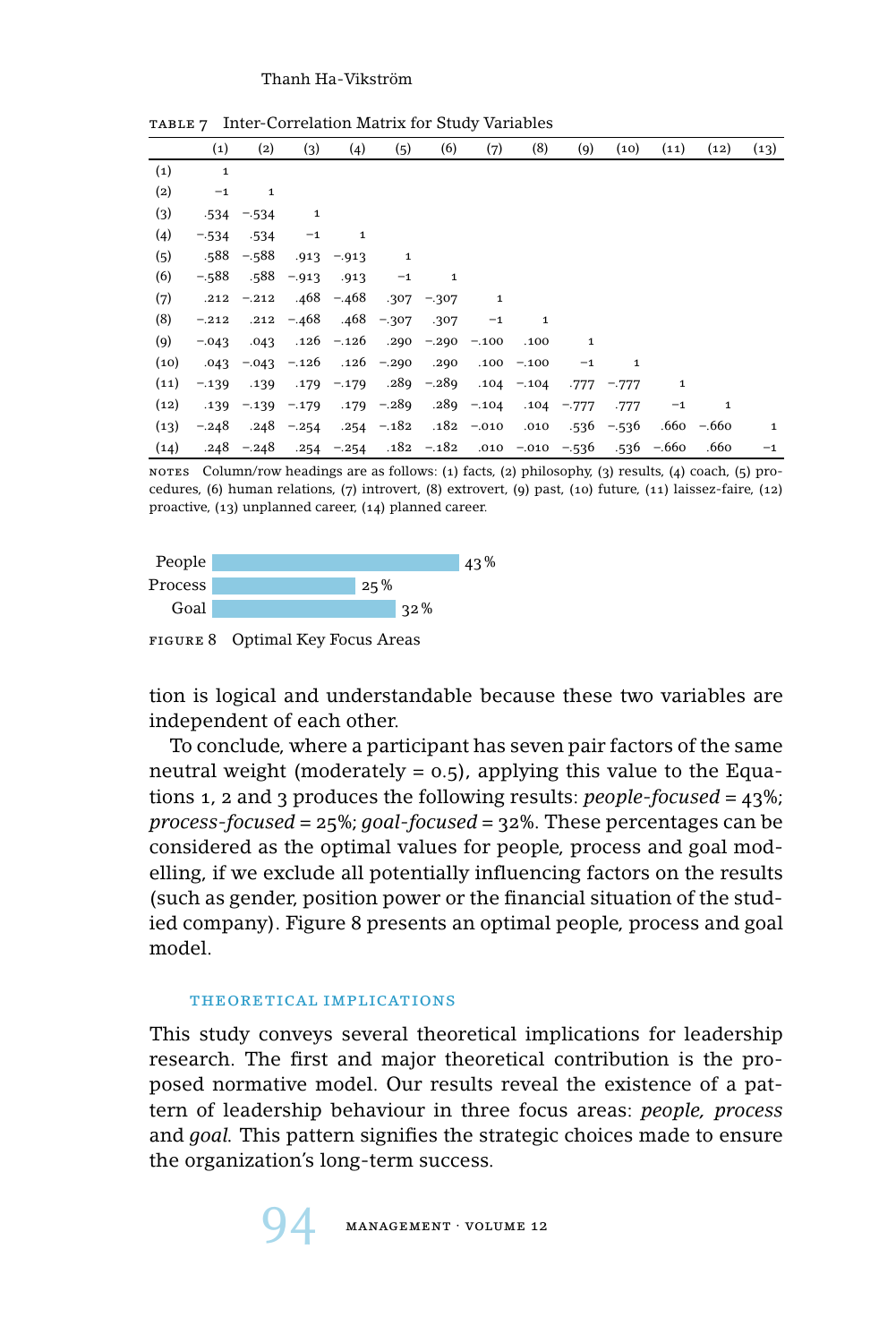| (1)                     | Facts      | Philosophy | Results    | Coach      | Process    | Human      | Introvert  |
|-------------------------|------------|------------|------------|------------|------------|------------|------------|
|                         |            |            |            |            |            | relations  |            |
| $\mathbf 1$             | Moderately | Moderately | Slightly   | Very       | Slightly   | Very       | Slightly   |
| $\overline{\mathbf{2}}$ | Moderately | Moderately | Slightly   | Very       | Slightly   | Very       | Not at all |
| 3                       | Slightly   | Very       | Not at all | Extremely  | Not at all | Extremely  | Slightly   |
| 4                       | Slightly   | Very       | Moderately | Moderately | Moderately | Moderately | Moderately |
| 5                       | Moderately | Moderately | Slightly   | Very       | Slightly   | Very       | Slightly   |
| 6                       | Not at all | Extremely  | Not at all | Extremely  | Not at all | Extremely  | Slightly   |
| 7                       | Moderately | Moderately | Moderately | Moderately | Moderately | Moderately | Moderately |
| 8                       | Moderately | Moderately | Moderately | Moderately | Moderately | Moderately | Slightly   |
| 9                       | Moderately | Moderately | Slightly   | Very       | Slightly   | Very       | Not at all |
| 10                      | Very       | Slightly   | Very       | Slightly   | Very       | Slightly   | Slightly   |
| 11                      | Moderately | Moderately | Very       | Slightly   | Very       | Slightly   | Not at all |
| 12                      | Very       | Slightly   | Moderately | Moderately | Moderately | Moderately | Moderately |
| 13                      | Very       | Slightly   | Slightly   | Very       | Moderately | Moderately | Slightly   |
| 14                      | Very       | Slightly   | Moderately | Moderately | Very       | Slightly   | Slightly   |
| 15                      | Very       | Slightly   | Very       | Slightly   | Moderately | Moderately | Extremely  |
| 16                      | Very       | Slightly   | Moderately | Moderately | Moderately | Moderately | Slightly   |
| 17                      | Very       | Slightly   | Moderately | Moderately | Moderately | Moderately | Very       |
| 18                      | Moderately | Moderately | Not at all | Extremely  | Not at all | Extremely  | Not at all |
| 19                      | Moderately | Moderately | Slightly   | Very       | Slightly   | Very       | Not at all |
| 20                      | Very       | Slightly   | Slightly   | Very       | Slightly   | Very       | Not at all |
|                         |            |            |            |            |            |            |            |
| (1)                     | Extrovert  | Past       | Future     | Laissez-   | Proactive  | Unplanned  | Planned    |
|                         |            |            |            | faire      |            | career     | career     |
| $\mathbf 1$             | Very       | Moderately | Moderately | Moderately | Moderately | Extremely  | Not at all |
| $\mathbf{2}$            | Extremely  | Moderately | Moderately | Moderately | Moderately | Moderately | Moderately |
| 3                       | Very       | Slightly   | Very       | Not at all | Extremely  | Not at all | Extremely  |
| 4                       | Moderately | Extremely  | Not at all | Extremely  | Not at all | Extremely  | Not at all |
| 5                       | Very       | Slightly   | Very       | Not at all | Extremely  | Not at all | Extremely  |
| 6                       | Very       | Not at all | Extremely  | Not at all | Extremely  | Slightly   | Very       |
| 7                       | Moderately | Moderately | Moderately | Moderately | Moderately | Moderately | Moderately |
| 8                       | Very       | Slightly   | Very       | Slightly   | Very       | Slightly   | Very       |
| 9                       | Extremely  | Slightly   | Very       | Not at all | Extremely  | Not at all | Extremely  |
| 10                      | Very       | Moderately | Moderately | Not at all | Extremely  | Not at all | Extremely  |
| 11                      | Extremely  | Slightly   | Very       | Slightly   | Very       | Not at all | Extremely  |
| 12                      | Moderately | Slightly   | Very       | Slightly   | Very       | Not at all | Extremely  |
| 13                      | Very       | Moderately | Moderately | Moderately | Moderately | Moderately | Moderately |
| 14                      | Very       | Moderately | Moderately | Slightly   | Very       | Slightly   | Very       |
| 15                      | Not at all | Not at all | Extremely  | Not at all | Extremely  | Not at all | Extremely  |
| 16                      | Very       | Slightly   | Very       | Slightly   | Very       | Slightly   | Very       |
| 17                      | Slightly   | Slightly   | Very       | Not at all | Extremely  | Slightly   | Very       |
| 18                      | Extremely  | Slightly   | Very       | Not at all | Extremely  | Extremely  | Not at all |
| 19                      | Extremely  | Moderately | Moderately | Not at all | Extremely  | Not at all | Extremely  |

table 8 Total Verbal Results

NOTES (1) Participant.

Secondly, our study addresses calls for research on the link between the paths of people-, process- and goal-focused leadership behaviour that no prior researchers have considered. Finally, our finding provides a new insight into how leadership behaviour manifests differently across organisational levels.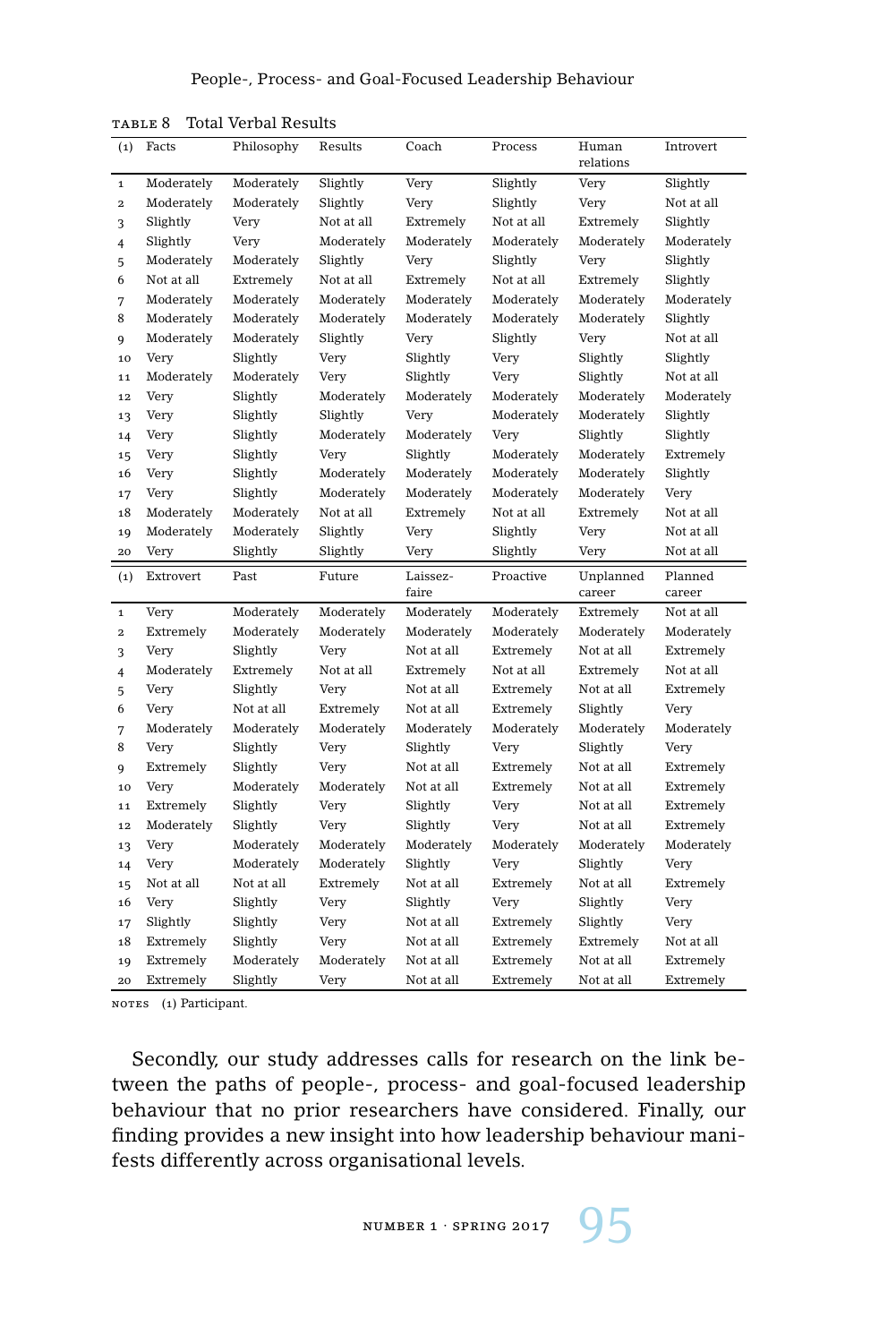# practical implications

The findings of this study contribute to managerial practices. Our results pinpoint the percentage of specific behaviours that leaders can follow to develop their leadership skills as well as to find the desired balance for their own organisational success. In addition, organisations can utilise the *People, Process and Goal* model for recruitment, selection or to find the right competent leaders to the right positions. Especially, the model can be used as a compass for leadership development programs to train leaders according to the vision and mission of the organisations. Finally, our findings provide a new instrument and methodology to measure the convergence of leadership behaviour, which will assist the organisation to achieve the greater success.

#### limitations and opportunities for further research

The first limitation to consider is related to the features of the sample. We do not know whether these results would have been generalizable had the sample size been somewhat larger or more genderbalanced, or if the participants' nationalities had been those other than Northern European.

The second possible limitation is related to the time-dependent variables and conditions. It is unknown whether the results would have been the same had the data gathering process been conducted in another period, for example, when the financial situation of the company was significantly different. As Ha-Vikström and Takala (2016c), Jin, Seo, and Shapiro (2016), and Kazmi (2016) argue, when a company's financial status is low, this tends to negatively affect the atmosphere at work, as well as how leaders are perceived and behave. Therefore, further research involve a more diverse or balanced sample size, including within different organisational settings, such as the private sector versus the public sector, or for-profit organization versus non-profit organisations, in order to validate and verify the optimal values of the model.

Third, although our use of the triangulation of multiple sources, together with multidimensional levels of measurement and strong techniques, contribute to the confidence, credibility and trustworthiness of the results, an unavoidable shortcoming concerns the difficulty of replication. Hence, further studies should utilize the sevenfactor pairs in a survey, possibly using the analytic hierarchy process tool, in order to determine the focus of leaders' behaviour.

Finally, this study has only considered how leadership behaviour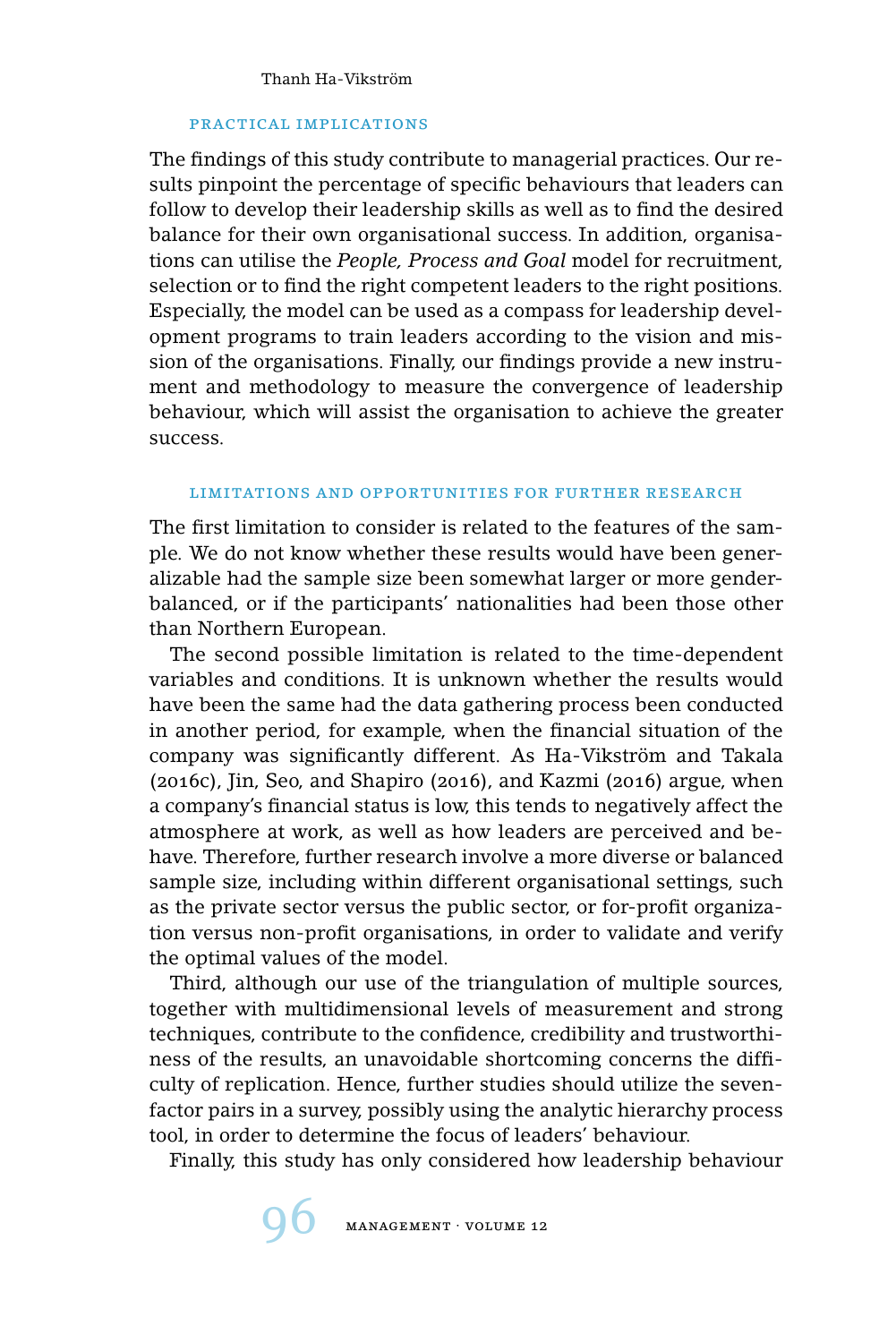is manifested across three management team levels, while excluding the measurement of the respective company's performance. Therefore, further research to explore the relationship between the people, process and goal model and organisational performance is recommended.

# **Conclusion**

This research has interrogated the leadership behaviours, as perceived and experienced by managers in a global company, through a triangulation method that no one had previously connected. The results reveal a pattern of leaders' behaviour in three key focus areas for success: *people, process and goal.* This paper not only contributes to our understanding of how leadership behaviour manifests differently across organisational levels, but also provides an instrument and methodology for measuring the convergence of leadership behaviours. The *people, process and goal* model can be used to directly support leaders in leading and improving their leadership skills, as well as to focusing their development efforts on their own organisational success. In addition, the model can also be used as a compass for organisations when considering leadership training programs or for recruitment, selection or promotion purposes. Finally, this empirical research study on leadership behaviour has identified productive opportunities for further research in order to develop a more effective leadership behaviour model that is applicable to different types of organisations.

## **Acknowledgements**

I wish to thank Josu Takala, Tommi Lehtonen, and Marja Naaranoja who provide insight and expertise that greatly assisted this research. I also wish to thank Stiina Vistbacka and Vladimir Vbochko for their assistance. Finally, I am immensely grateful to every participant in the studied company, who provided interviews and survey responses for this study.

## **Appendix 1: Interview Questions**

- 1. *Please tell about your professional career story and significant career events.* The purpose of this question is that the interviewees in a free manner describe the significant or important career events that they have had during their leadership career. A kind of success in their life-history narratives.
- 2. *What has supported vs. what has prevented your development as a leader?* This question seeks to explore the interviewees existing significant career events, based on those events, what has supported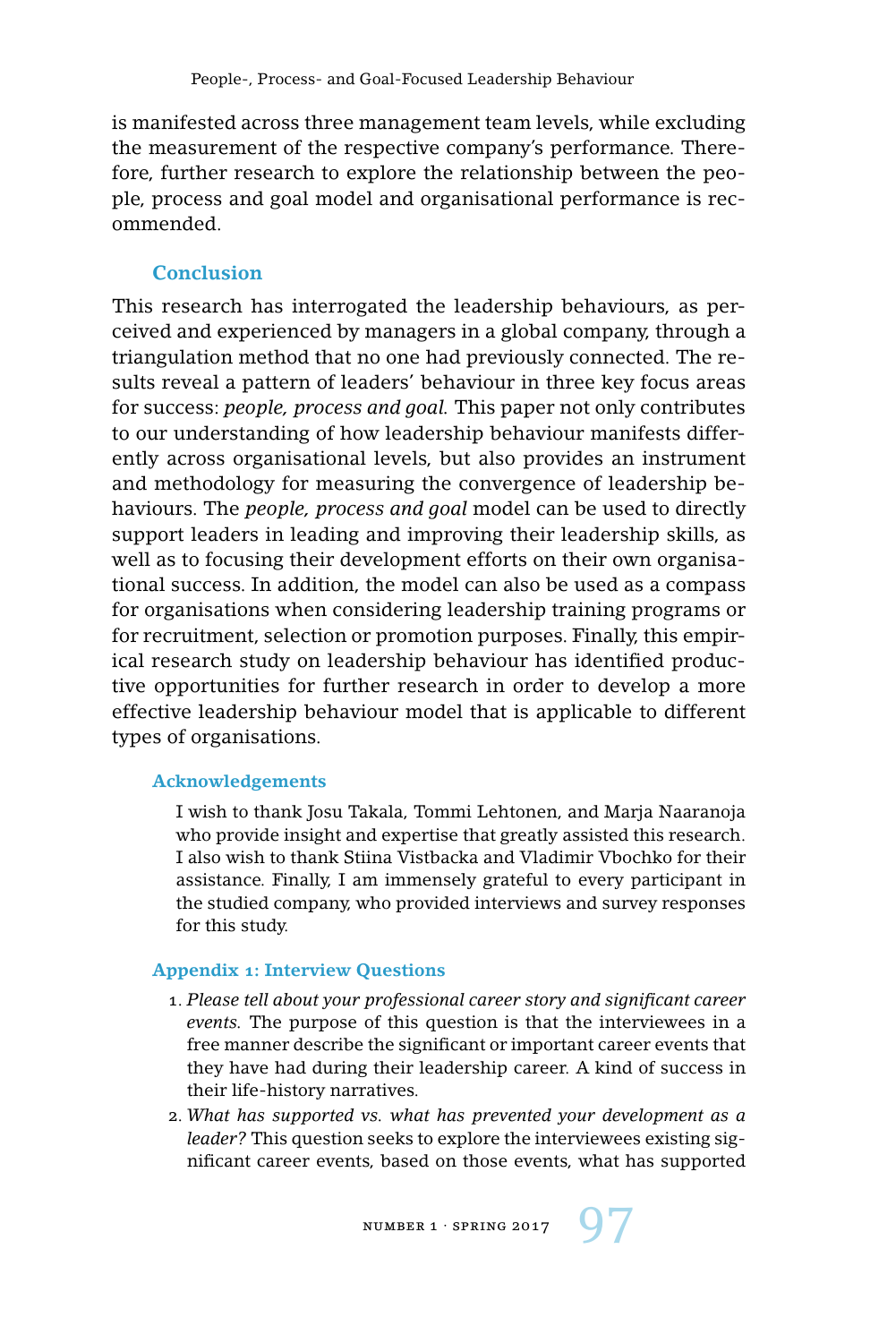them to develop their leadership career versus what has hindered their leadership development.

- 3. *Please describe your leadership identity or how you grow with your role as a leader.* The purpose of this question is to investigate the interviewees' leadership identity, how do they further leverage their leadership brand, and how do they fill in gaps for even greater leadership.
- 4. *What gives you energy for leadership activities vs. what takes energy away from you?* The aim of this question is that the interviewees describe the positive versus negative thoughts on leadership activities that support or hinder their leadership career.

# **Appendix 2: A Sample Excerpt from the Observations' Diary**

- *Participant 9:* a talkative and outgoing skillful leader, who enjoys being the center of attention.
- *Participant 3:* a warm empathetic and harmonic leader, who used to please other people and tends to pay attention of his actions in relation to others.
- *Participant 15:* a facts and details leader who likes to describe things in a specific way and focuses on how things are, prefers ideas that have practical application.
- *Participant 7:* a punctual leader who prefers step-by-step instructions, likes to make plans and deadline is very important.
- *Participant 18:* a very spontaneous leader who enjoys new situation, loves changing and quite flexibility with rules and deadlines.
- *Participant 6:* a calm leader who prefer to discuss possibilities of how things could be done in different way and likes to notice the big picture.
- *Participant 4:* a taciturn reserved leader who rather observe than stay in the center of attention.
- *Participant 15:* a fairness leader who likes fast actions and can make decision in an impersonal way.

# **References**

- Allbeck, J. M., and N. I. Badler. 2008. 'Creating Crowd Variation with the Ocean Personality Model.' Paper presented at the aamas 2008 conference, Estoril, 12–6 May.
- Anderson, D. E. 1974. 'Leadership Effectiveness in Education as Related to Congruence between Human Behavior Types and Leadership Styles.' PhD dissertation, Western Michigan University, Kalamazoo.
- Antonakis, J., and R. J. House. 2014. 'Instrumental Leadership: Measurement and Extension of Transformational-Transactional Leadership Theory.' *The Leadership Quarterly* 25:746–71.

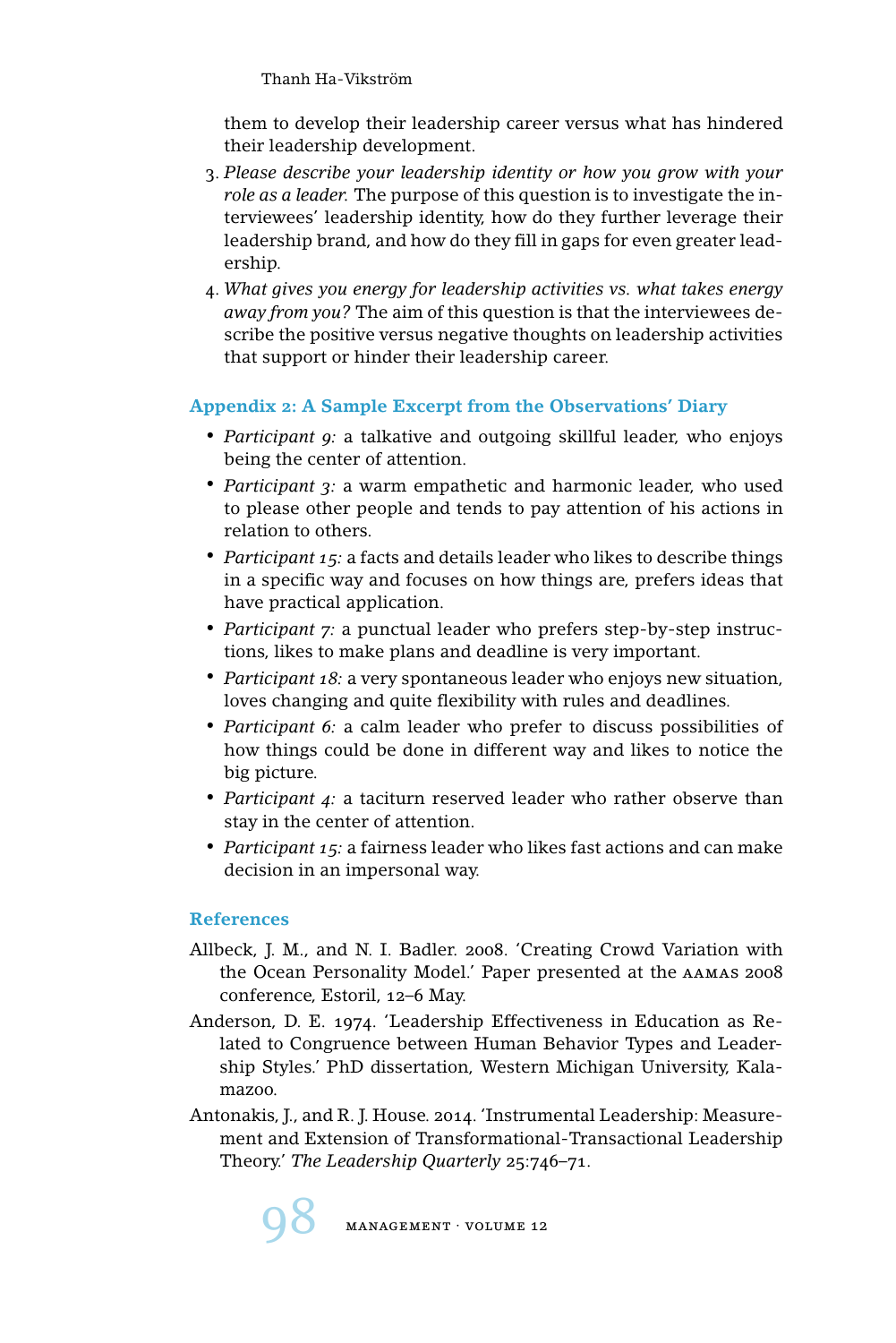People-, Process- and Goal-Focused Leadership Behaviour

- Anzalone, C. 2012. 'Differences between Task-Oriented Leaders & Relational-Oriented Leaders.' http://smallbusiness.chron.com/ differences-between-taskoriented-leaders-relationaloriented -leaders-35998.html
- Bass, B., and B. Avolio. 1995. mlq *Multifactor Leadership Questionnaire.* Redwood City, ca: Mind Garden.

. 1997. *Full Range Leadership Development: Manual for the Multifactor Leadership Questionnaire.* Redwood City, ca: Mind Garden.

- Bass, B. 1967. 'Some Effects on a Group of Whether and When the Head Reveals His Opinion.' *Organizational Behavior and Human Performance* 2:375–82.
- Bass, B. M., 2000. 'The Future of Leadership in Learning Organizations.' *Journal of Leadership Studies* 7 (3): 18–40.
- Bass, B. M., and R. Bass. 2008. *The Bass Handbook of Leadership: Theory, Research, and Managerial Applications.* New York: Free Press.
- Bass, B. M., B. J. Avolio, D. I. Jung, and Y. Berson. 2003. 'Predicting Unit Performance by Assessing Transformational and Transactional Leadership.' *Journal of Applied Psychology* 88:207–18.
- Bass, B. M. 1990. *Bass & Stogdill's Handbook of Leadership: Theory, Research, and Managerial Applications.* 3rd ed. New York, ny: Free Press.
- Blake, R. R., and J. S Mouton. 1964. *The Managerial Grid.* Houston, TX: Gulf.
- Bowers, D. G., and S. E. Seashore. 1966. 'Predicting Organizational Effectiveness with a Four Factor Theory of Leadership.' *Administrative Science Quarterly* 11:238–63.
- Brown, B. B. 2003. 'Employees' Organizational Commitment and Their Perception of Supervisors' Relations-Oriented and Task-Oriented Leadership Behaviors.' PhD Dissertation, Virginia Polytechnic Institute and State University, Blacksburg, va.
- Cartwright, D. E., and A.E. Zander. 1960. *Group Dynamics.* Evanston, IL: Row, Peterson & Co.
- Conger, J. A. 2011. 'Charismatic Leadership.' In *The Sage Handbook of Leadership,* edited by by A. Bryman, D. L. Collinson, K. Grint, B. Jackson, and M. Uhl-Bien, 86–102. Thousand Oaks, ca: Sage.
- Corbin, J., and A. Strauss. 2007. *Basics of Qualitative Research.* 3rd ed. Thousand Oaks, ca: Sage.
- De Jong, J. P., and D. N. Den Hartog. 2007. 'How Leaders Influence Employees' Innovative Behaviour.' *European Journal of Innovation Management* 10 (1): 41–64.
- Fiedler, F. E., and R. J. House. 1988. 'Leadership Theory and Research: A Report of Progress.' In *International Review of Industrial and Organizational Psychology,* edited by C. L. Cooper and I. Robertson, 73–92. New York: Wiley.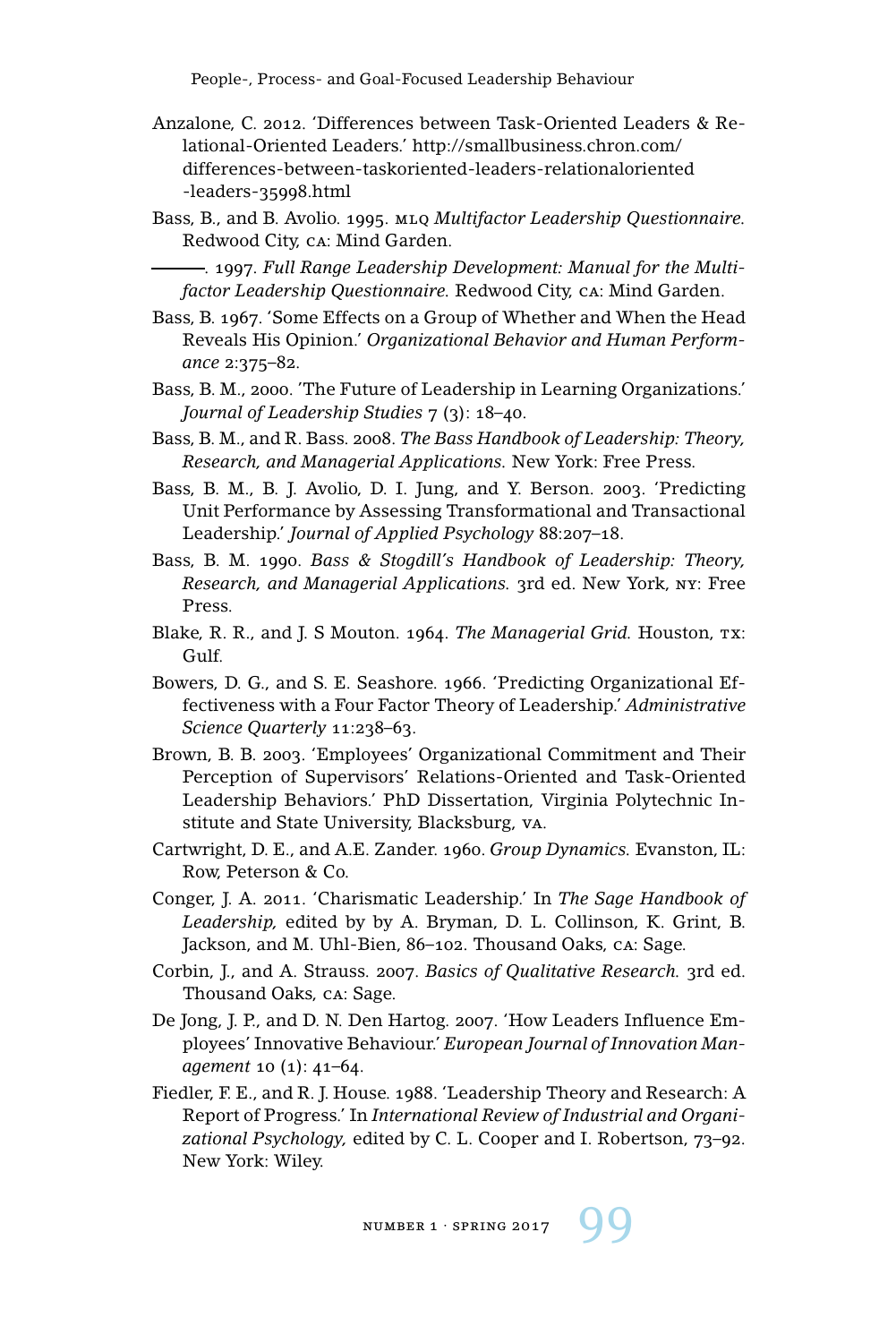- Fleishman, E. A. 1951. 'The Relationship between "Leadership Climate" and Supervisory Behavior.' PhD dissertation, Ohio State University, Columbus, oh.
- Fleishman, E. A. 1957. 'A Leader Behavior Description for Industry.' In *Leader Behavior: Its Description and Measurement,* edited by R. Stogdill and A. Coons, 10–119. Columbus, oh: Ohio State University.
- Fleishman, E. A. 1953a. 'The Description of Supervisory Behavior.' *Journal of Applied Psychology* 37 (1): 1–6.
- Fleishman, E. A. 1953b. 'The Measurement of Leadership Attitudes in Industry.' *Journal of Applied Psychology* 37 (3): 153–8.
- Forss, T. 2013. 'Improving Operational Performance within Social Housing.' PhD dissertation, University of Vaasa, Vaasa.
- Forsyth, D. R. 2010. *Group Dynamics.* 5th ed. Belmont, ca: Wadsworth Cengage Learning.
- Frischer, J. 1993. 'Empowering Management in New Product Development Units.' *Journal of Product Innovation Management* 10 (5): 393– 401.
- Fullan, M. 2006. 'The Future of Educational Change: System Thinkers in Action.' *Journal of educational change* 7 (3): 113–22.
- Gold, R. L. 1958. 'Roles in Sociological Field Observations.' *Social Forces* 36 (3): 217–23.
- Griffin, R. J., and R. W. Ebert. 2010. *Business Essentials.* 8th ed. Upper Saddle River, nj: Prentice Hall.
- Halpin, A. W. 1954. 'The Leadership Behavior and Combat Performance of Airplane Commanders.' *Journal of Abnormal and Social Psychology* 49 (1): 19–22.
- Harrington, H. J. 1991. 'Improving Business Processes.' The TQM Maga*zine* 3 (1): 39–44.
- Harrington, H. J. 2011. *Streamlined Process Improvement.* New York: McGraw-Hill.
- Ha-Vikström, T., and J. Takala. 2016a. 'Knowledge Management and Analytical Modelling for Transformational Leadership Profiles in a Multinational Company.' In *Successes and Failures of Knowledge Management,* edited by J. Liebowithz, 151–74. Amsterdam: Elsevier.
- Ha-Vikström, T., and J. Takala. 2016b. 'Measuring Transformational Leadership Profiles: An empirical study across 21 nations in a multinational company.' *Theoretical Issues in Ergonomics Science.* http://www.tandfonline.com/doi/abs/10.1080/1463922X.2016 .1239780
- Ha-Vikström, T., and J. Takala. 2016c. 'Do Cultures, Genders, Education, Working Experience or Financial Status Influence the Effectiveness of Transformational Leaders?' *Theoretical Issues in Ergonomics Science.* http://www.tandfonline.com/doi/abs/10.1080/1463922X.2016 .1243275

 $MANAGEMENT \cdot VOLUME 12$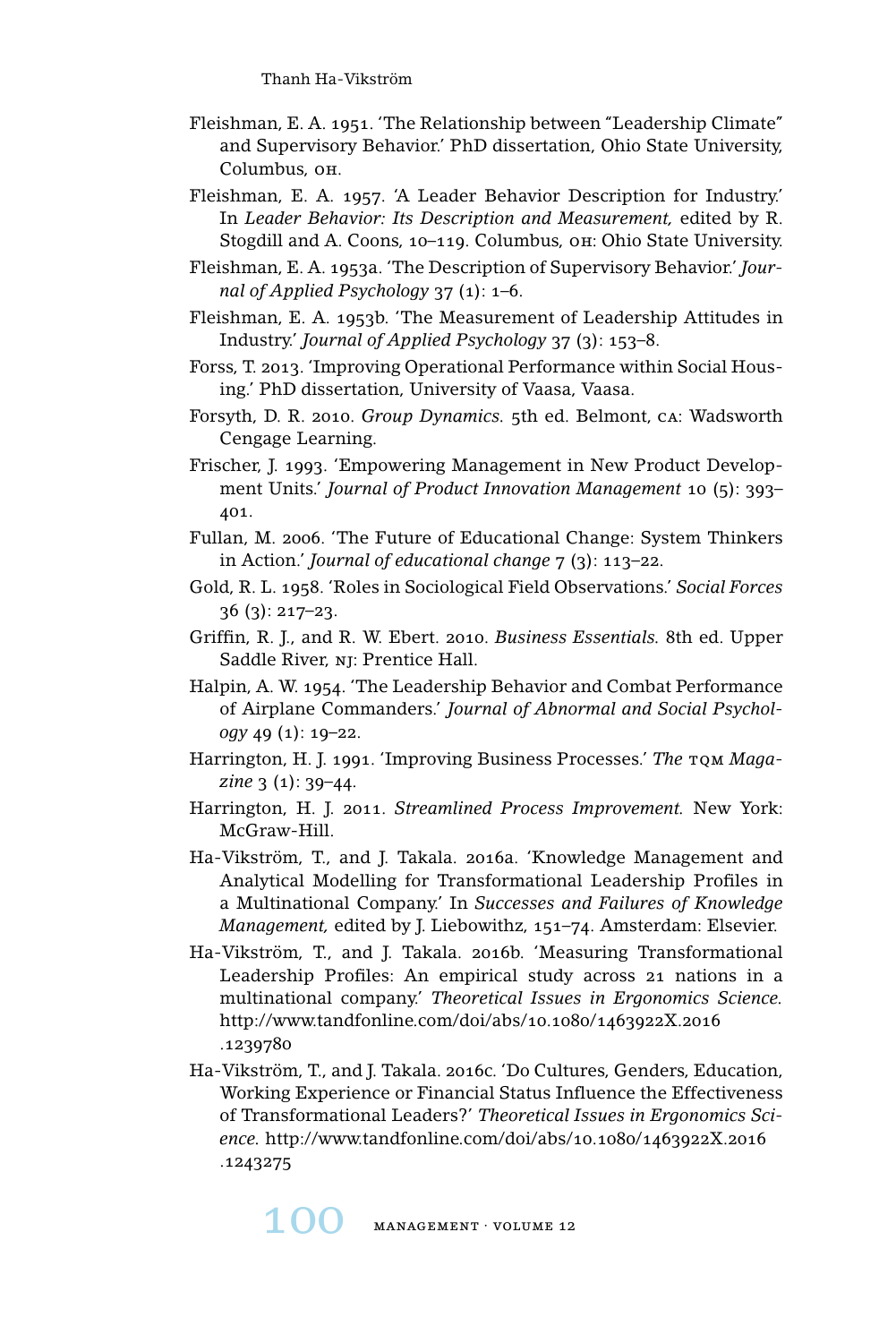People-, Process- and Goal-Focused Leadership Behaviour

- Hemphill, J. K., 1950. 'Relations between the Size of the Group and the Behavior of "superior" leaders.' *The Journal of Social Psychology* 32  $(1): 11-22.$
- Hill, L. A. 2003. *Becoming a Manager: How New Managers Master the Challenges of Leadership.* Boston, ma: Harvard Business Press.
- Hitt, M. A., P. W. Beamish, S. E. Jackson, and J. E. Mathieu. 2007. 'Building Theoretical and Empirical Bridges across Levels: Multilevel Research in Management.' *Academy of Management Journal* 50:1385– 99.
- House, R. J. 1971. 'Path-Goal Theory of Leadership Effectiveness.' *Adminstrative Science Quarterly* 16 (3): 321–39.
- Indvik, J., and M. A. Fitzpatrick. 1986. 'Perceptions of Inclusion, Affiliation, and Control in Five Interpersonal Relationships.' *Communication Quarterly* 34 (1): 1–13.
- Jackson, B., and K. Parry. 2011. *A Very Short Fairly Interesting and Reasonably Cheap Book about Studying Leadership.* London: Sage.
- Jensen, M. C. 1978. 'Some Anomalous Evidence Regarding Market Efficiency.' *Journal of Financial Economics* 6 (2): 95–101.
- Johannsen, M. 2012. 'The Importance of Choosing the Right Leadership Style.' https://www.legacee.com/types-of-leadership-styles/# .WQ3iwXJMRaQ
- Katz, D., N. Maccoby, and N. C. Morse. 1950. *Productivity, Supervision, and Morale in an Office Situation.* Ann Arbor, mi: University of Michigan.
- Kluckhohn, F. R., and F. L. Strodtbeck. 1961. *Variations in Value Orien*tations. Evanston, IL: Row and Peterson.
- Jin, S., Seo, M. G., and D. L. Shapiro. 2016. 'Do Happy Leaders Lead Better? Affective and Attitudinal Antecedents of Transformational Leadership.' *The Leadership Quarterly* 27 (1): 64–84.
- Kazmi, S. A. Z. 2016. 'Fusing Strategic Thinking and Transformational Leadership to Harness new Product Development Team Dynamics for Innovation.' PhD dissertation, University of Vaasa, Vaasa.
- Larsson, J., and S. Vinberg. 2010. 'Leadership Behaviour in Successful Organisations: Universal or Situation-Dependent?' *Total Quality Management* 21 (3): 317–34.
- Lincoln, Y. S., and E. G. Guba. 1985. *Naturalistic Inquiry.* Beverly Hills, ca: Sage.
- Lincoln, Y. S., S. A. Lynham, and E. G. Guba. 2011. 'Paradigmatic Controversies, Contradictions, and Emerging Confluences, Revisited.' *The Sage Handbook of Qualitative Research,* edited by N. K. Denzin and Y. S. Lincoln, 97–128. London: Sage.
- MacKenzie, S. B., P. M. Podsakoff, and G. A. Rich. 2001. 'Transformational and Transactional Leadership and Salesperson Performance.' *Journal of the Academy of Marketing Science* 29:115–34.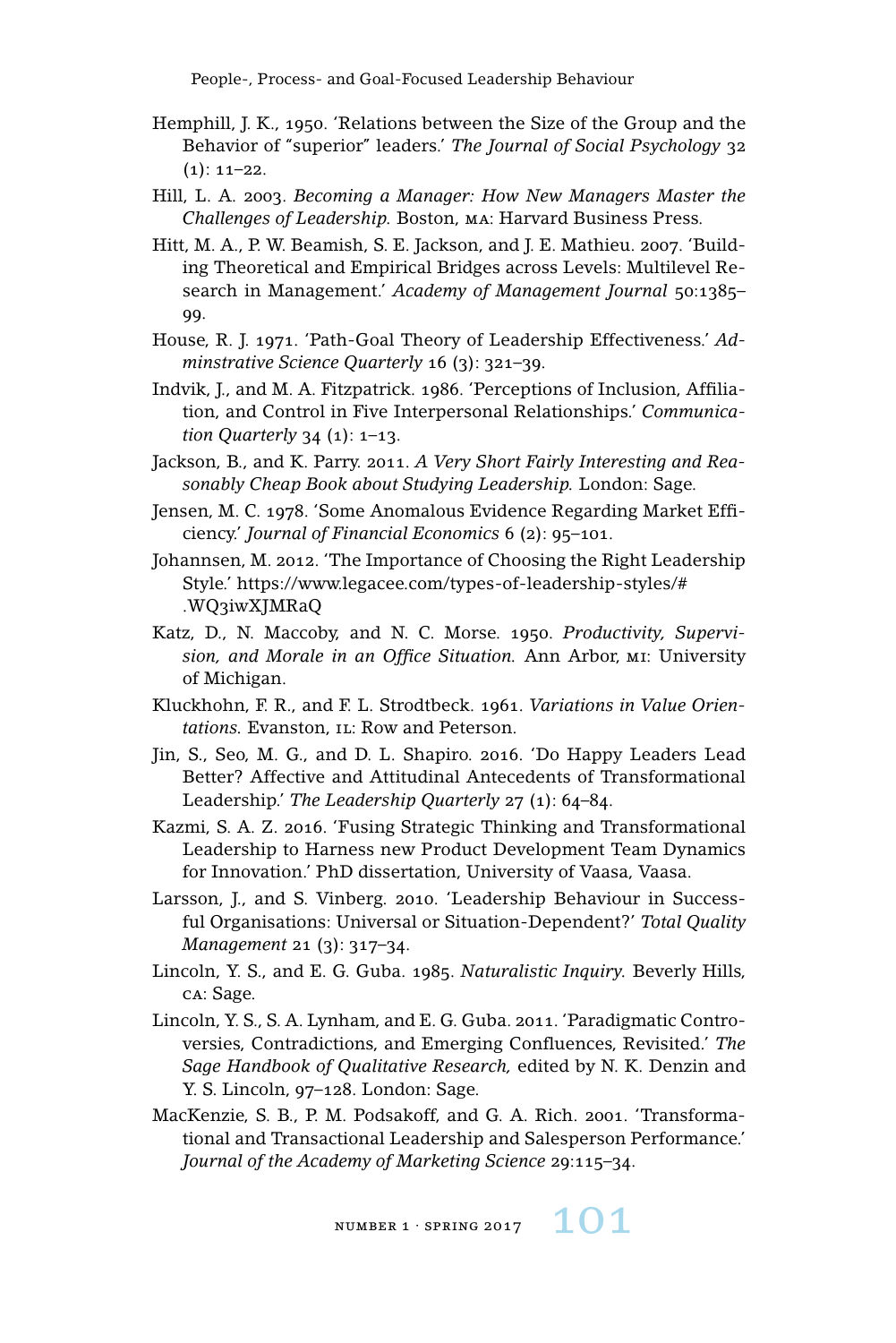- Maclean, M., C. Harvey, and R. Chia. 2012. 'Sensemaking, Storytelling and the Legitimization of Elite Business Careers.' *Human Relations* 65 (1): 17–40.
- Mann, F. C. 1965. 'Toward an Understanding of the Leadership Role in Formal Organizations.' In *Leadership and Productivity,* edited by R. Dublin, 68–103. San Francisco, CA: Chandler.
- Maxwell, J. A. 2012. *Qualitative Research Design: An Interactive Approach.* London: Sage.
- Merriam, S. B., and E. J. Tisdell. 2015. *Qualitative Research: A Guide to Design and Implementation.* Hoboken, nj: Wiley.
- Miles, M. B., and A. M. Huberman. 1994. *Qualitative Data Analysis.* Thousands Oaks, ca: Sage.
- Mingers, J. 2001. 'Embodying Information Systems: The Contribution of Phenomenology.' *Information and Organization* 11 (2): 103–28.
- Misumi, J., and M. F. Peterson. 1985. *The Behavioral Science of Leadership: An Interdisciplinary Japanese Research Program.* Ann Arbor, MI: The University of Michigan Press.
- Ouchi, W. G., 1981. 'Organizational Paradigms: A Commentary on Japanese Management and Theory Z Organizations.' *Organizational Dynamics* 9 (4): 36–43.
- Padgett, D. K. 2016. *Qualitative Methods in Social Work Research.* London: Sage.
- Payne, S. C., S. S. Youngcourt, and J. M. Beaubien. 2007. 'A Meta-Analytic Examination of the Goal Orientation Nomological Net.' *Journal of Applied Psychology* 92 (1): 128–50.
- Podsakoff, P. M., S. B. MacKenzie, J. Y. Lee, and N. P. Podsakoff. 2003. 'Common Method Biases in Behavioral Research: A Critical Review of the Literature and Recommended Remedies.' *Journal of Applied Psychology* 88 (5): 879–903.
- Prichard, S. 2016. '5 Ways to Stop Reviewing History and Create the Future.' https://leadershipfreak.blog/2016/08/04/5-ways-to-stop -reviewing-history-and-create-the-future/
- Rao, S. 2010. *Happiness at Work.* New York: McGraw-Hill.
- Reddin, W. J. 1977. 'An Integration of Leader-Behavior Typologies.' *Group & Organization Studies* 2 (3): 282–95.
- Roberts, G. C., D. C. Treasure, and D. E. Conroy. 2007. 'Understanding the Dynamics of Motivation in Sport and Physical Activity: An Achievement Goal Interpretation.' *Handbook of Sport Psychology,* 3rd ed., edited by by G. Tenenbaum and R. C. Eklund, 1–30. Hoboken, nj: Wiley.
- Saldaña, J. 2015. *The Coding Manual for Qualitative Researchers.* London: Sage.
- Seidman, I. 2013. *Interviewing as Qualitative Research: A Guide for Researchers in Education and the Social Sciences.* New York: Teachers College Press.

102 MANAGEMENT · VOLUME 12